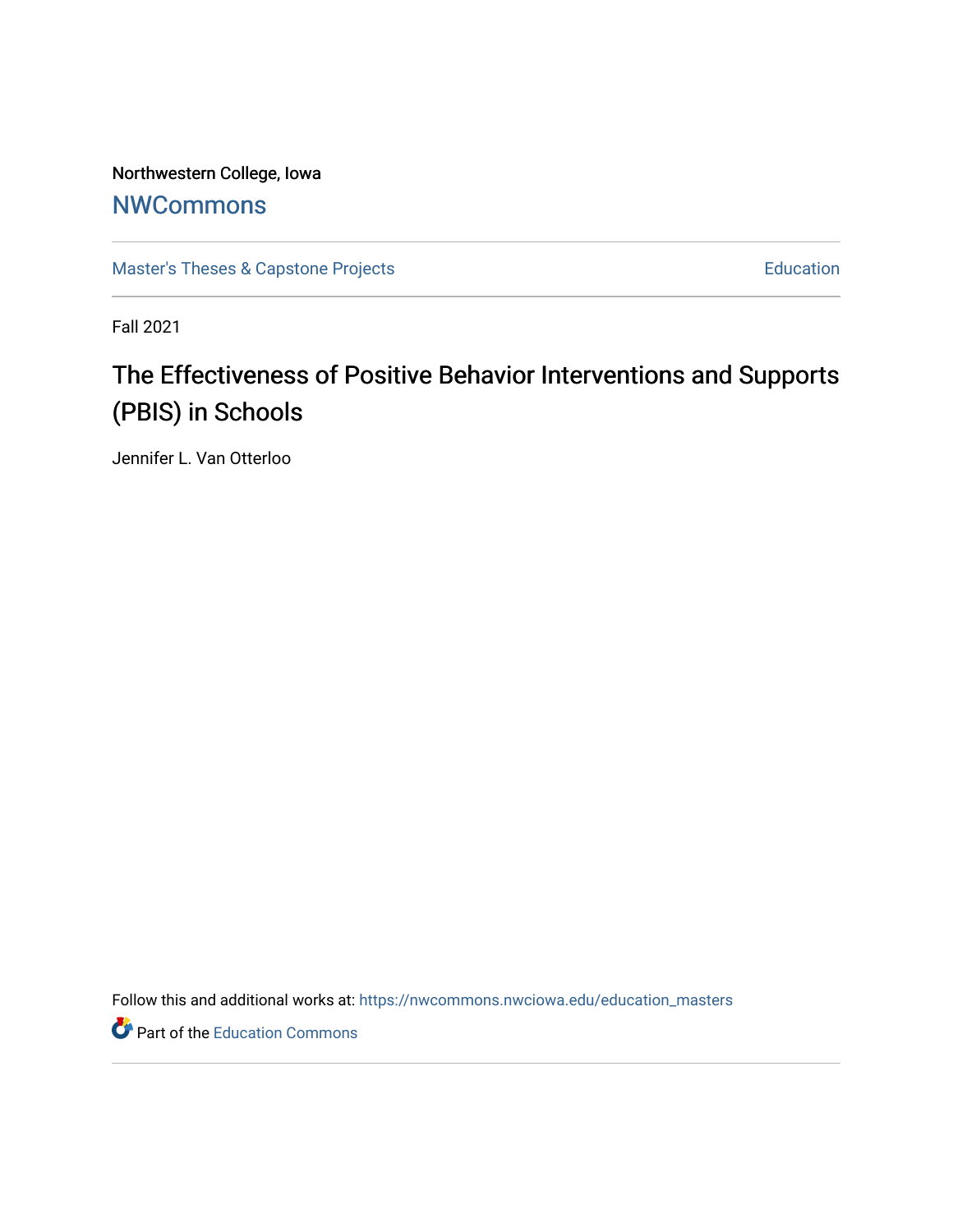The Effectiveness of Positive Behavior Interventions and Supports (PBIS) in Schools

Jennifer L. Van Otterloo

Northwestern College

A Literature Review Presented

in Partial Fulfillment of the Requirements

for the Degree of Master of Education

November 2021

Dr. Angila Moffitt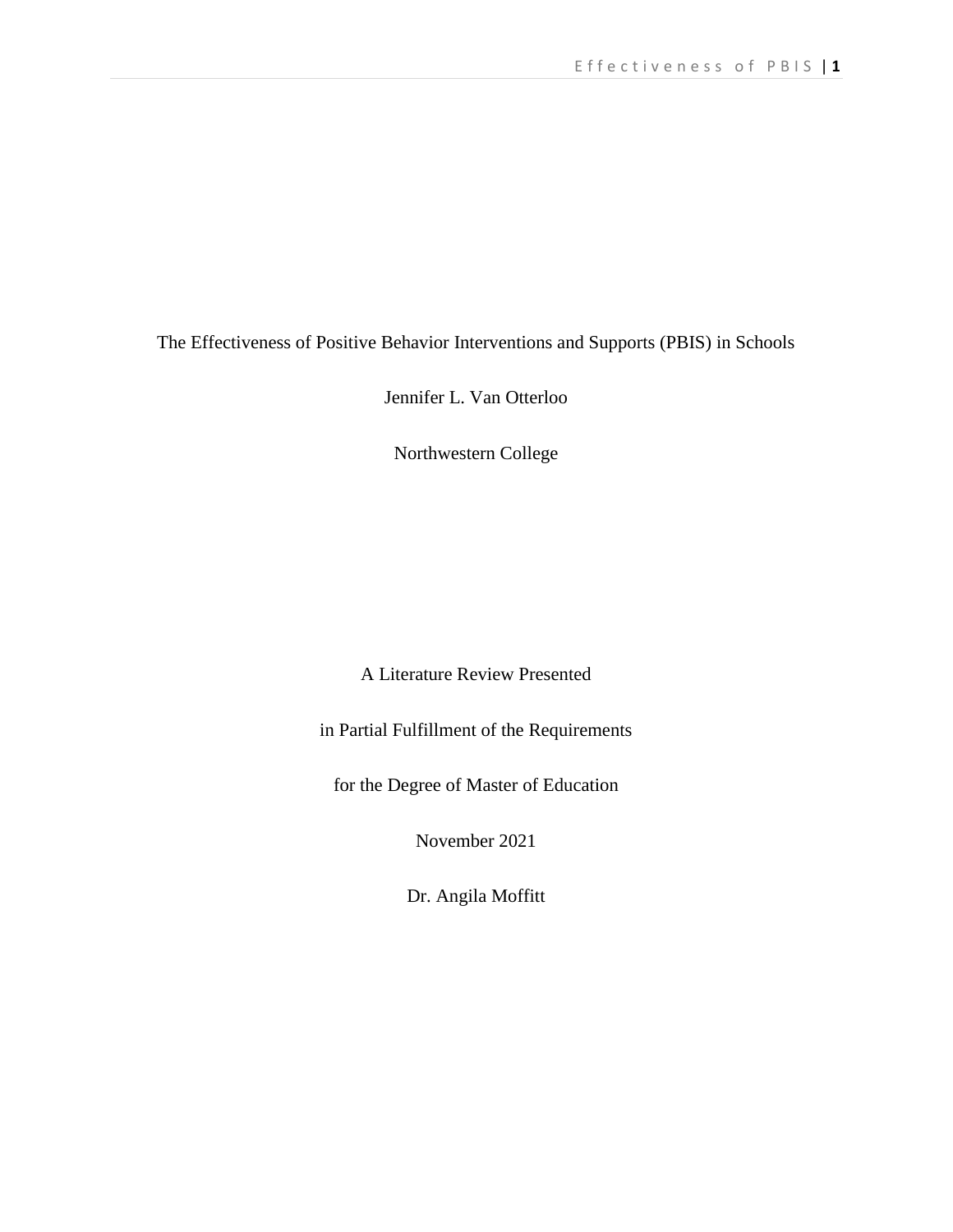## **Table of Contents**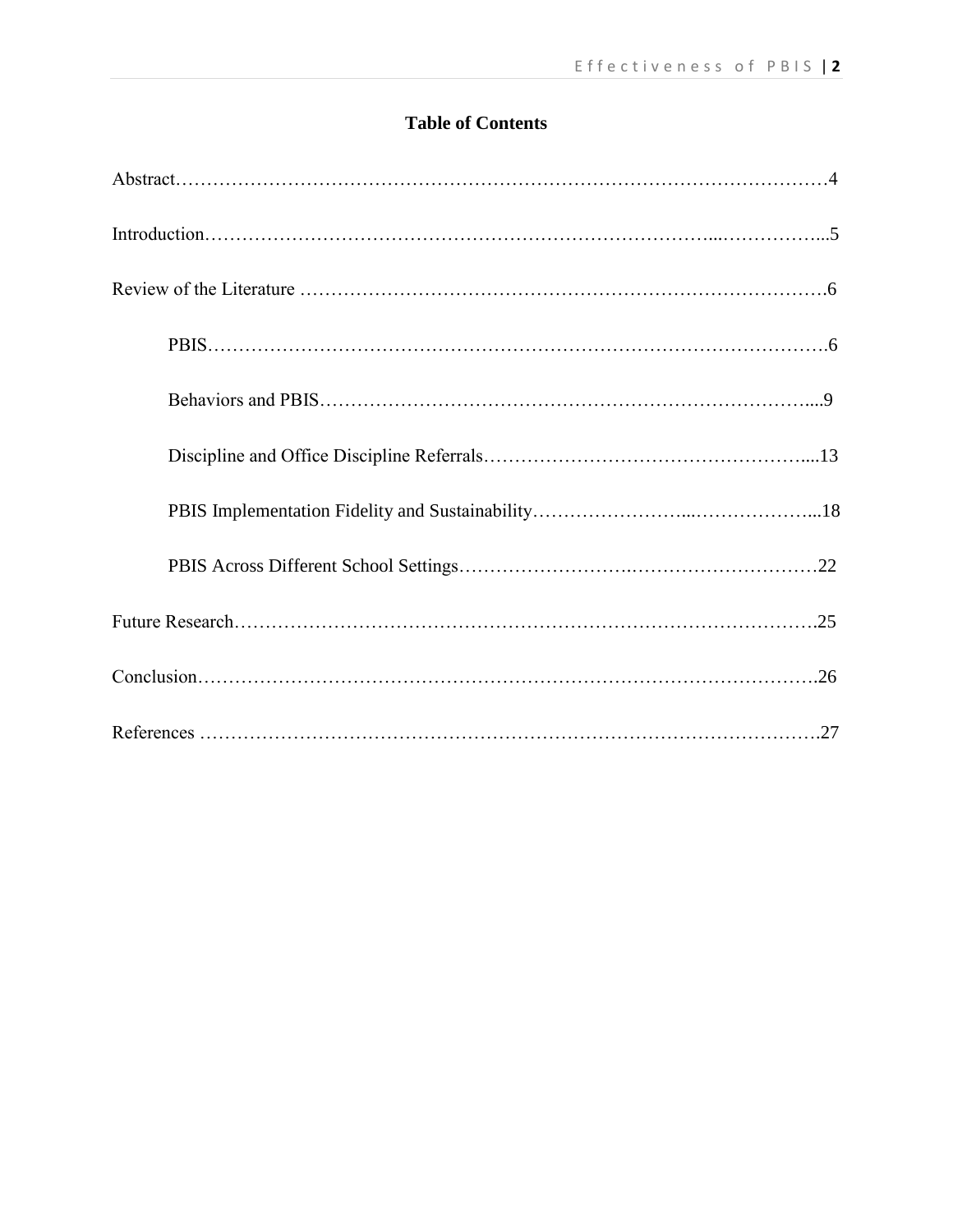#### **Abstract**

Negative student behaviors are increasing in schools today (Molly et al., 2013). When students engage in problem behaviors, they are more likely to fall through the cracks and their educational gap increases. Therefore, something needs to be done in school systems to decrease these problem behaviors. PBIS is an implementation framework that is designed to improve academic and social behavior outcomes for all students (Sungai & Simonsen, 2012). The purpose of this literature review is to explore the effects of PBIS on student behavior and ways to implement PBIS successfully. Overall, research shows that when PBIS is implemented correctly and with fidelity, negative student behaviors decrease because of this preventative framework.

*Keywords***:** positive behavior intervention and supports, PBIS, office discipline referrals, ODRs, framework, behavior, schools, student outcomes, implementation, fidelity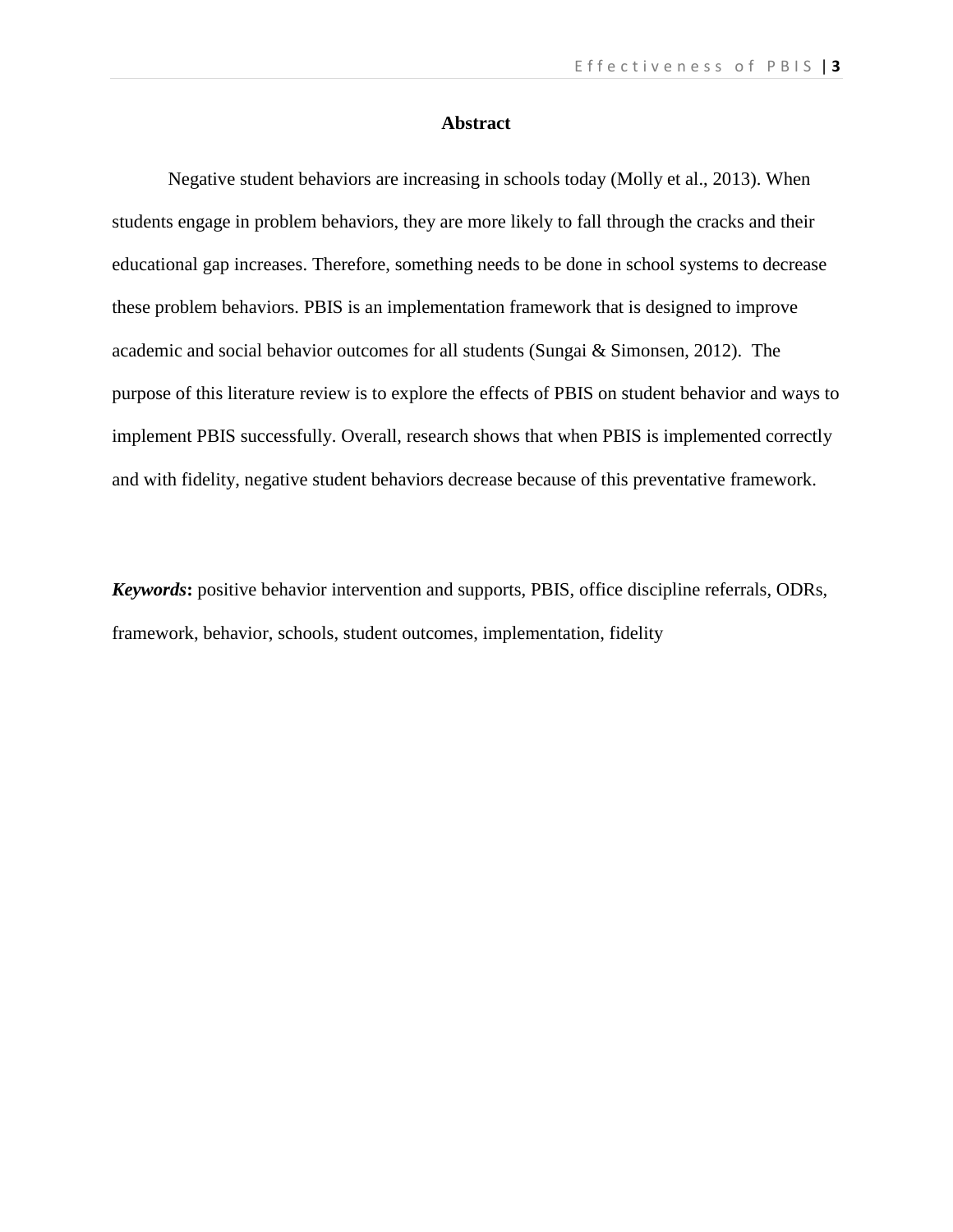### **Positive Behavior Interventions and Supports**

Positive Behavior Interventions and Supports, otherwise known as PBIS, has been defined, described, and considered ever since its introduction in the reauthorization of the Individuals with Disabilities Act in 1997. PBIS is an implementation framework that is designed to improve academic and social behavior outcomes for all students (Sungai & Simonsen, 2012). PBIS is a multi-tiered framework for behavioral supports that has gained traction in thousands of schools around the nation (Gage et al., 2018). PBIS is a problem-solving approach that alters the emphasis of an educator from a reactionary to a preventative mentality. Tyre et al. notes, "PBIS shifts the major focus from reacting to inappropriate student behavior through the use of punishment to restructuring discipline systems to provide universal, targeted, and intensive supports that encourage positive social, emotional, and behavioral growth in all students" (Tyre et. al, 2018, pg. 77). The PBIS framework relies on a coordinated approach that incorporates systems, practices, and data to achieve better student outcomes both academically and behaviorally (Robbie et al., 2021). Because use of the PBIS framework is growing so fast, it can be hard for schools to implement successfully without knowing the appropriate protocols and without researching the effectiveness of the framework and how it works.

Student behaviors like bullying, substance abuse, defiance, physical aggression and other deviant behaviors are increasing in schools today (Molloy et al., 2013). Such behaviors include bullying along with many others that result in a variety of "disciplinary consequences aimed at increasing safety, including error corrections, time outs, office discipline referrals (ODR), in- and out-out-school suspensions, and ultimately expulsion" (Gage et al, 2018, pg. 142). When students engage in problem behaviors, they are more likely to fall through the cracks and their educational gap increases. Therefore, something needs to be done in school systems to decrease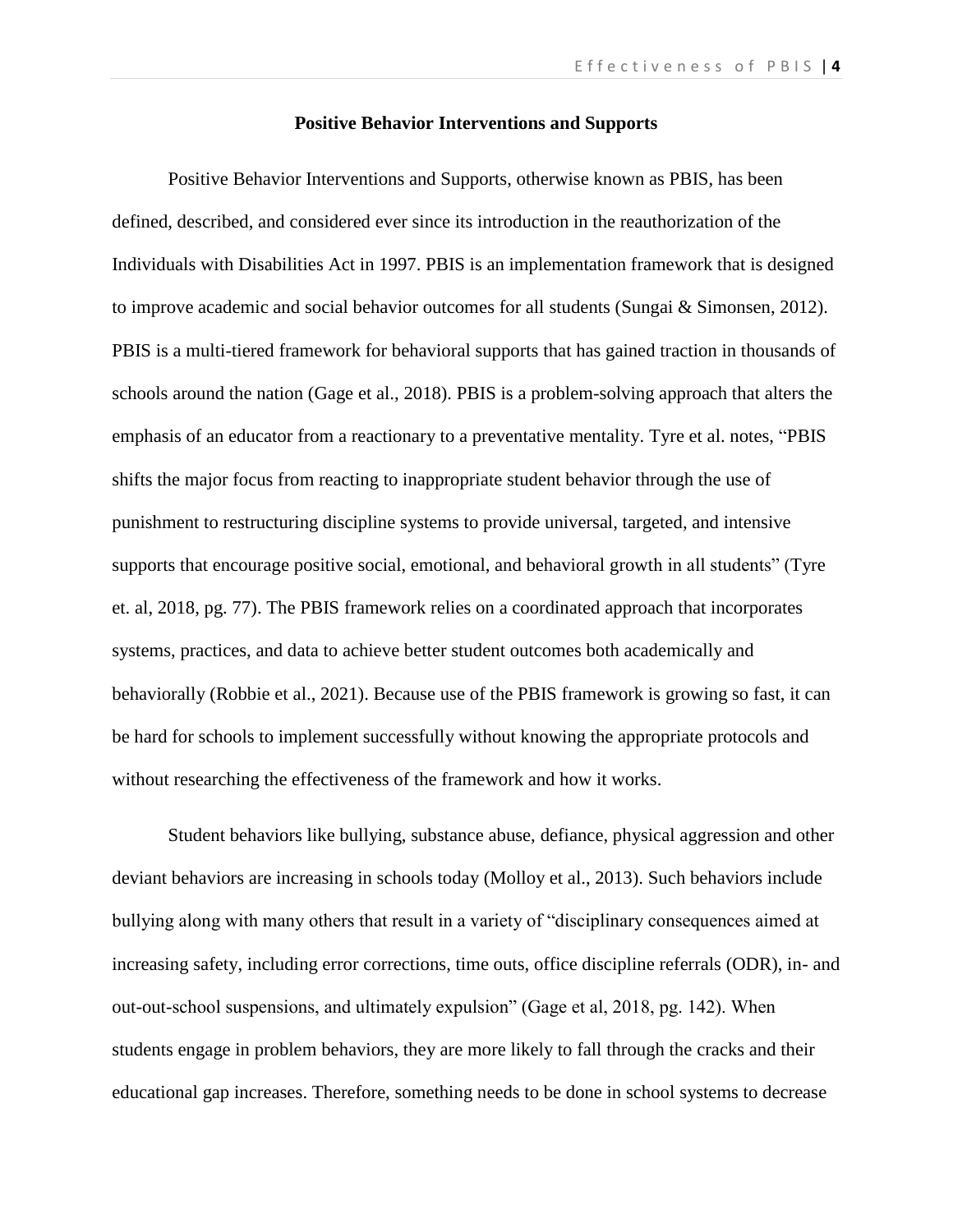these problem behaviors. The purpose of this literature review is to explore whether when PBIS is implemented correctly and with fidelity, negative student behaviors actually decrease because of the PBIS preventative framework. Tyre et al. (2018) point out that proper implementation of the PBIS framework has shown an increase in direct instructional time in the classroom, improvement of students' academic achievement, more positive connections and relationships between students and their teachers and improved overall climate of the school itself.

Two database websites, including DeWitt Library with Northwestern College and through Google Scholar were used to gather research articles. Peer reviewed journal articles dating between 2011 through 2021 were collected. Keywords searched included PBIS, positive behavior interventions and supports, office discipline referrals, behavior practices in schools, and implementing PBIS.

Each school that adopts the PBIS framework works together to create positive discipline practices that are constant across all staff, students, and settings. The PBIS framework is considered a noncurricular model, which means it is flexible enough to fit different school cultures and contexts at all school levels (Bradshaw, 2013). Ultimately, this flexibility means that any school (elementary, middle, or high school) can adopt this framework and modify it for their specific needs: each school can adapt PBIS to their school culture and expectations. Initial findings show that PBIS is effective because it targets each and every student in the school within one of its three tiers: universal (tier 1), selective (tier 2), and indicated/targeted (tier 3). These tiers target all students and thus meet individual needs, making PBIS so successful.

This literature review is structured into five main sections: student behaviors and how they affect the academic culture of a school, office discipline referrals (ODRs) and discipline practices, implementation of fidelity and sustainability, the positives and negatives of PBIS, and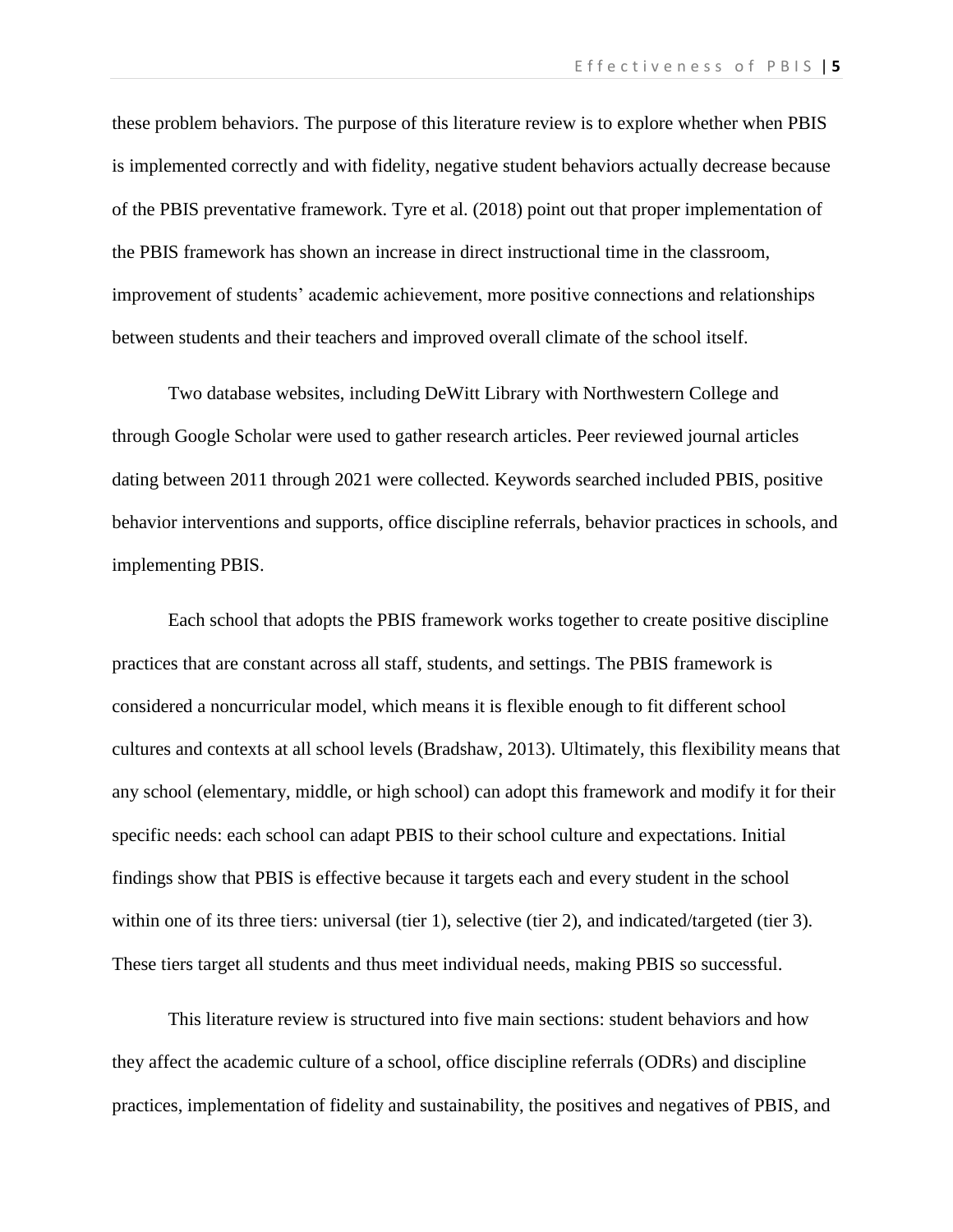E f f e c t i v e n e s s o f P B I S | 6

PBIS across different settings. The gaps in research, as well as tips for successful PBIS implementation, is explored later in this literature review. This literature review concludes that when PBIS is implemented correctly and with fidelity, negative student behaviors decrease because of the PBIS preventative framework.

#### **Review of Literature**

#### **PBIS**

When positive behavior interventions and supports is implemented correctly and with fidelity, negative student behaviors decrease because of the PBIS preventative framework. The research of Petrasek et al. (2021) asked the question of how schools can enhance the motivation and engagement of the PBIS framework into their settings. PBIS is a framework that provides an opportunity to create positive climates that promote setting and achieving social, behavior, and academic goals and supports the positive climate that is created within the framework (Petrasek et al. 2021). The problem the researchers found was that the students and staff need to be more engaged and motivated in order to properly implement PBIS and to do so successfully. Facilitating both the balance of motivation and engagement can be tricky because "highly motivated individuals are more likely to be engaged, and highly engaged individuals are more likely to be motivated" (Petrasek et al. 2021). For this motivation and engagement to happen, relationships were found to be essential.

There is research outlining some concerns staff have when implementing PBIS. The research of Tyre et al. (2018) explored concerns of staff members of nine schools in Western Washington that were planning to implement PBIS or already were implementing PBIS. These concerns were explored by using the concerns-based adoption model (CBAM). The concerns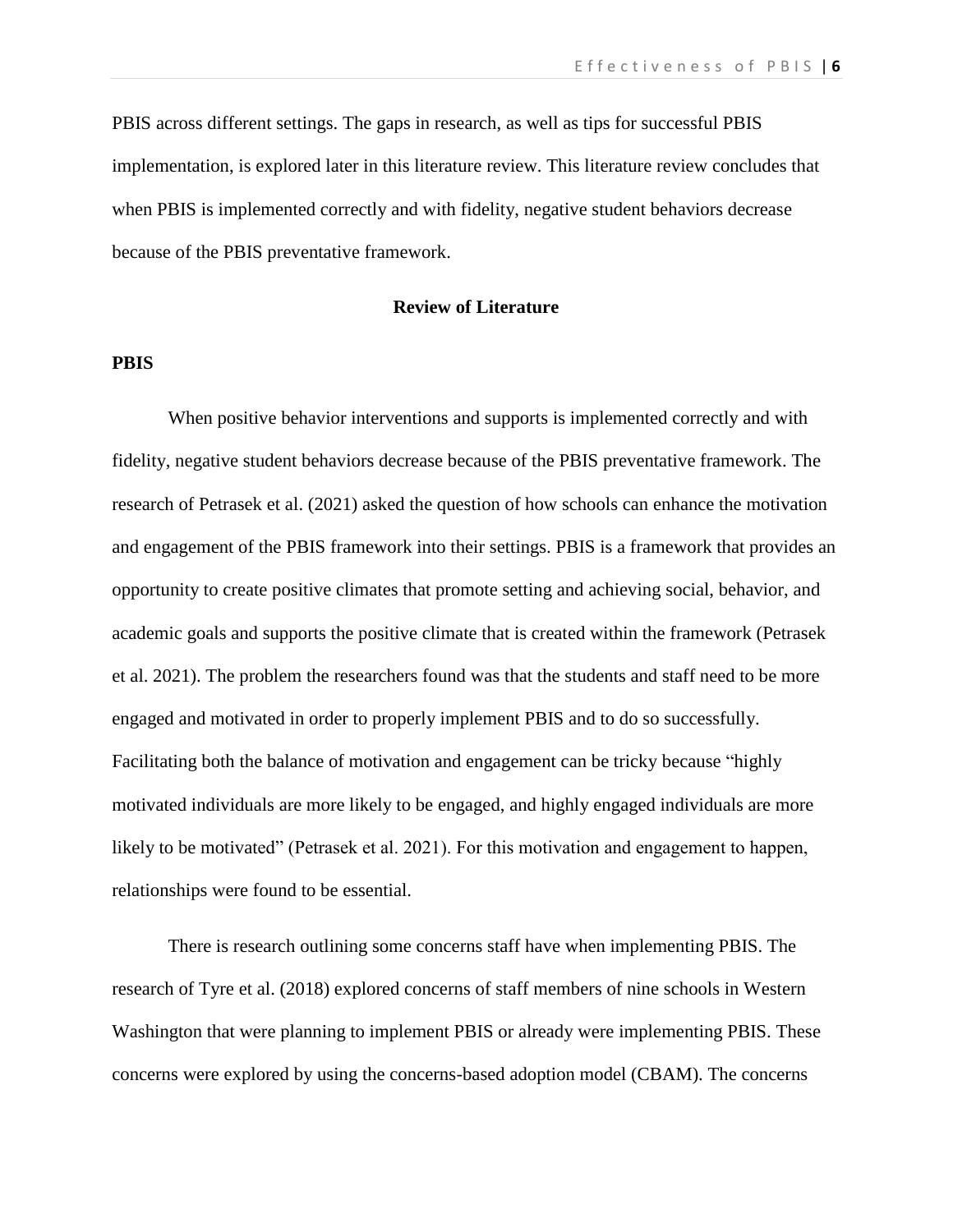E f f e c t i v e n e s s o f P B I S | 7

were then coded and combined to produce group concern profiles. Planning and implementing staff most frequently reported task-related concerns associated with managing, organizing, and implementing PBIS. The report explained, "more staff in planning schools were unaware of PBIS, while more staff in implementing schools were concerned with the impact of PBIS on students. Across all schools, the majority of staff reported their support for PBIS implementation, but they were concerned about the support and implementation of their colleagues" (Tyre et al., 2018, pg. 77).

Tyre et al. (2018) and Petrasek et al. (2021) both demonstrate the important role PBIS can play for school districts, but Tyre et al. (2018) points out the concerns of staff buy-in and how that can affect the success of the PBIS framework. In order for the framework to work, there must be a sense of ownership and buy-in. If these things happen, then a more meaningful and lasting change may occur.

Although PBIS is more popular among elementary and middle schools, there are some high schools implementing PBIS in their settings as well. A high school in eastern New Hampshire was the focal point of a research project. Malloy et al. (2018) discussed the problem of schools not meeting the social, emotional, and academic needs of all students. Malloy et al. states that ethnically and racially diverse students with emotional and behavioral disorders (EBD) are more vulnerable (Malloy et al., 2018) and are the victims of an achievement gap. In order to address this gap, there has recently been emphasis on personalizing the school atmosphere and meeting the diverse social and emotional needs of all students by executing guidelines, procedures, and evidence-based instructional practices using a positive behavior supports framework, which in this school's case is PBIS.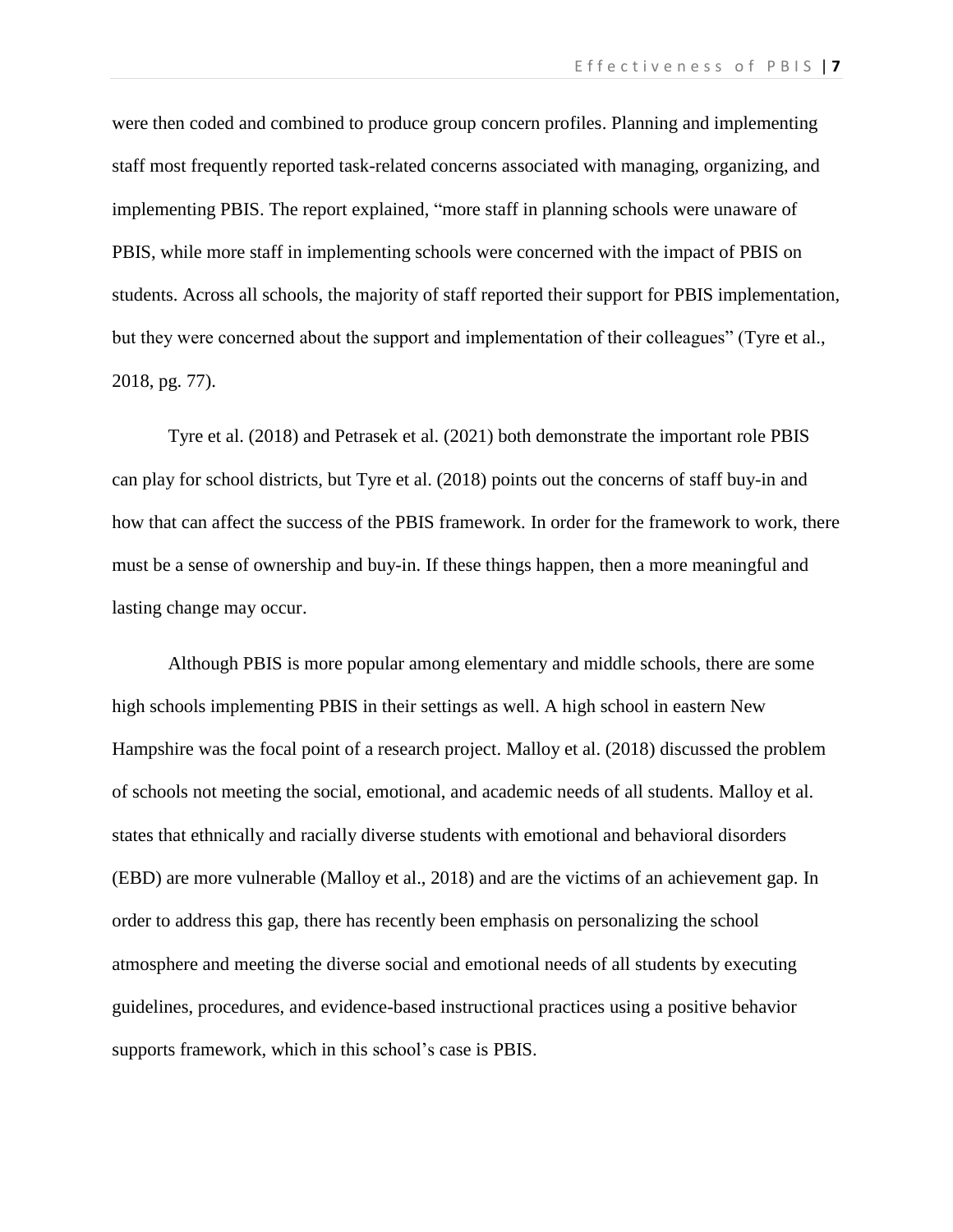When the three tiers of PBIS are all used together and implemented correctly, positive results arise. The purpose of the Malloy et al. (2018) research study was to describe the implementation and outcomes experienced by a high school that fully implemented PBIS and all three of its tiers. The study includes a description of practices implemented by the school and school- and student- level outcomes pre- and postimplementation, including changes in rates of problem behavior, attendance of students, dropout rates, and academic performance of the high school students. The results of this case study specify that implementation of tier 1 interventions, through techniques such as direct teaching of classroom expectations, are related to improvements in student behaviors and students' connection with the school, such as dropping out. Whereas there was an increase in in-school-suspensions, the staff indicated that they purposefully increased their use of ISS instead of OSS to keep students in the building and offer them some chances for academic recovery. According to the descriptive data, the increased number of ISS counterbalances the number of fewer OSS, a factor that indicates a need to work with teachers to implement positive supports in the classroom to keep students in the instructional setting and to reduce the number of suspensions of any kind. Future research is needed to support whether or not tiers 2 and 3 implemented properly is related to the improved student outcomes. Research proved that when PBIS is implemented properly even at the high school level, the PBIS multitiered framework results in improved student outcomes including lower school dropout rates, higher student engagement, decreased behavior problems, and academic progression, just to name a few.

On the contrary, not all studies show significant positive results. Ryoo et al. (2018) investigated the effect of PBIS on student learning and behavioral problems in elementary and middle schools. Ryoo et al. (2018) studied the longitudinal effect of PBIS on student behavior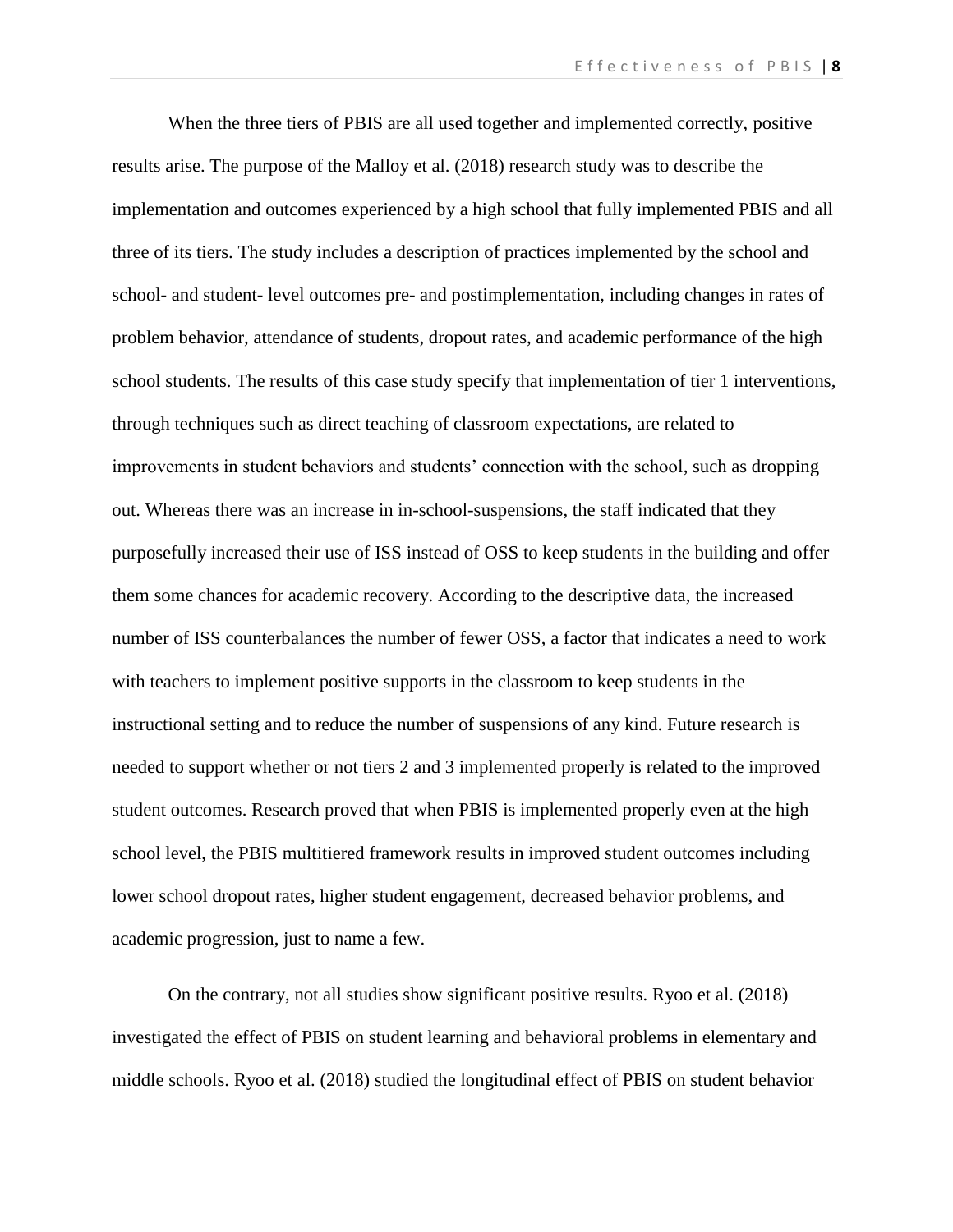problems and academic achievement growth in both elementary and middle schools in Minnesota using propensity score matching over the course of three years. The study showed no statistically significant longitudinal effects of PBIS on student behaviors or academic achievement among elementary or middle schools, even though the positive direction of longitudinal changes were identified. This result raised questions about the efficacy of PBIS using a statewide achievement test when scaled up to a state level.

The tiered fidelity inventory is being used within schools to gain insight on the implementation process of PBIS. Noltemeyer et al. (2019) used this inventory to study the longitudinal disciplinary and achievement outcomes associated with school wide PBIS implementation. Noltemeyer et al. (2019) researched eighty-five schools in Ohio by giving the teachers the tiered fidelity inventory or TFI to gain their insight regarding the implementation quality of PBIS in their school. Linear regressions were conducted to examine the degree to which changes in TFI scores predicted changes in out-of-school suspensions (OSS) and achievement scores when controlling for school-level demographic variables. Changes in the TFI scores were found to significantly predict changes in OSS per 100 students but not changes in achievement scores. The use of longitudinal data is important when looking at change over time. The TFI was the tool chosen to measure if implementation fidelity was happening (Noltemeyer et al., 2019).

#### **Behaviors and PBIS**

As PBIS is often implemented to reduce negative student behavior, several studies have examined whether implementation does, indeed, have that desired effect. Bullying is a major behavior concern in schools. Researcher Catherine Bradshaw (2013) studied the prevention of behaviors, specifically bullying, through PBIS: a multitiered approach to prevention and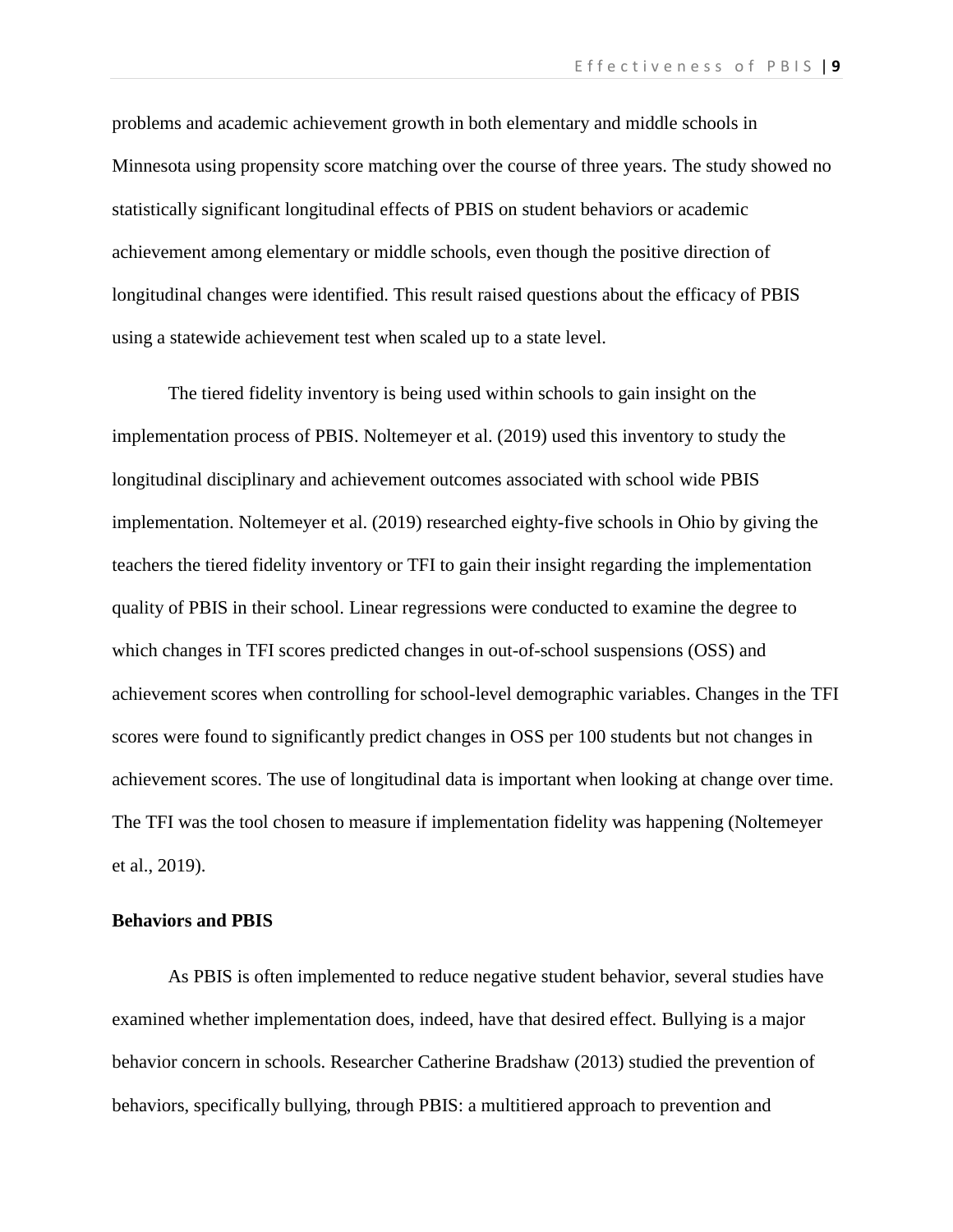integration. School-aged children are becoming more and more victimized by bullying in schools; bullying is an increasing public health concern (Bradshaw, 2013). Bradshaw's research was a randomized, controlled trial of PBIS implementation completed on fifty-eight schools in Maryland. The results of the trial suggested that there were positive impacts of the PBIS framework such as implementation fidelity. Even though the impacts of PBIS were found to be positive, additional research is still needed to determine appropriateness for different types of aggressive and problem behaviors, and more broadly on the role of youth in the prevention of bullying. The social-ecological framework suggests that a poor school climate is connected with the increase of bullying and negative student outcomes. On the flip side, positive, schoolwide approaches to student behavior management, such as the PBIS framework, led to improved school climates and will, in turn, reduce bullying (Bradshaw, 2013).

High schools are starting to wonder if PBIS can be implemented in their setting as well. Bradshaw et al. (2015) did more research on the bullying topic, but more specifically at the high school level. There is a growing interest in the use of a multitiered system of supports framework to address issues related to school climate and bullying. Thirty-one high schools were randomly assigned to implement PBIS within the larger fifty-eight high school randomized trial in Maryland. Bradshaw et al. (2015) conducted a multilevel analysis of the longitudinal implementation data over a two-year period. This analysis showed that schools with higher baseline rates of bullying commonly implemented PBIS with greater fidelity over time. The result suggests that schools with amplified bullying may be predominantly driven to adopt the PBIS framework because many high schools struggle to address issues related to bullying and admit that it is a problem in their school climates. However, other baseline indicators of disorder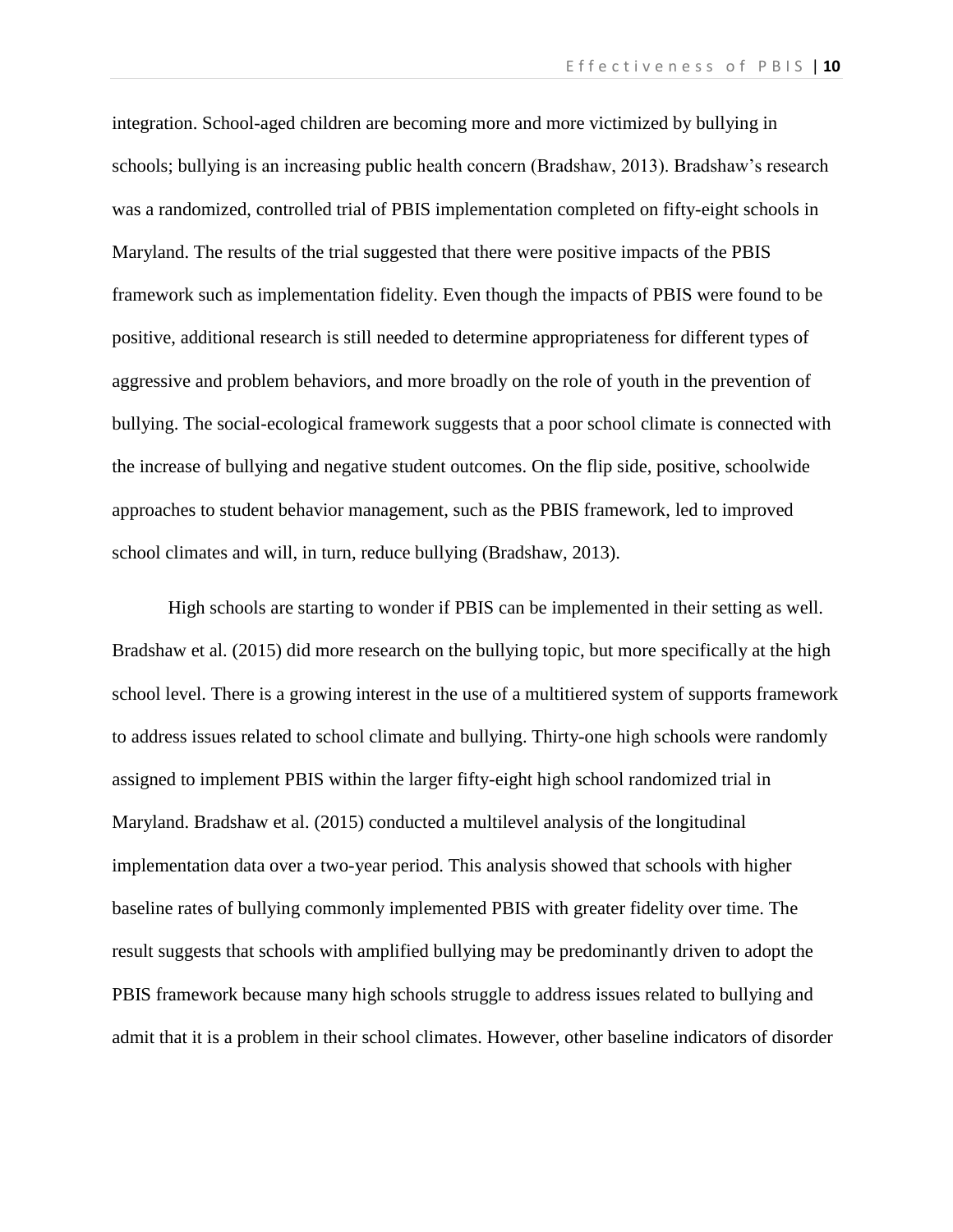were generally not connected with PBIS implementation and thus do not appear to be barriers to adoption (Bradshaw et al., 2015).

Nurturing positive behavior among elementary students can also be a challenging and difficult task. Teachers that set out to complete this task require a lot of careful effort and dedication to implement effective methodologies that support every child. It takes more than energy, time, and commitment to support students with behaviors (Marshall, 2018). Marshall (2018) researched the influence that a PBIS-based program, Kickboard, had on achievement in reading and math and the number of office referrals in third and fourth grade classes at a lowincome elementary school. Eight teachers and two principals were interviewed for this research, and data was collected over a two-year period. Data from this research showed that Kickboard did not have significant impacts on student achievement. However, a significant impact was made in terms of discipline. Data from the interview participants showed that both schools found strength and value in the discipline management systems and practices on their school campuses (Marshall, 2018). Establishing rapport with students is essential for classrooms to function smoothly. There will always be those students who seem difficult or near impossible to reach. For those students, a more systematic approach to develop rapport may be essential. This is where the PBIS becomes useful.

Part of the second tier of PBIS is the check-in, check-out (CICO) process. CICO is a targeted behavioral intervention that works on reducing the problem behaviors of students. Sobalvarro et al. (2016) specifically looked at the CICO intervention and its effect on kindergarten students in an urban setting in Pennsylvania. Students in this case were referred by their teacher for disruptive behaviors in the classroom setting across a period of nine weeks to obtain appropriate data. Results indicated that the CICO intervention process led to a reduction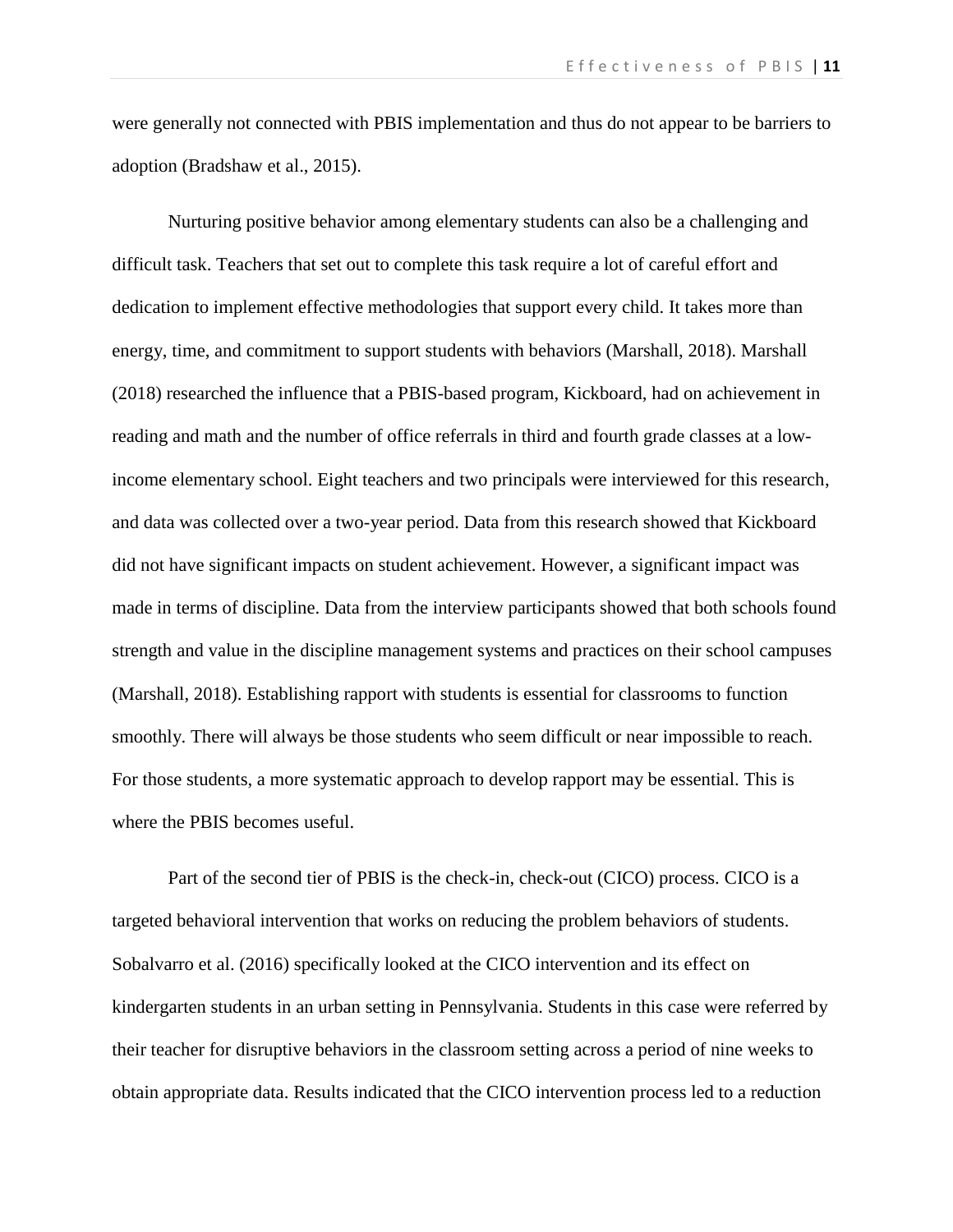in off-task behaviors and an increase in on-task behaviors for both students in the case study. The Sobalvarro et al. (2016) study provides support for the practicality of school support personnel and the primary interventionist using the CICO. The intervention of check-in, check-out holds several components, which were not assessed independently in this study. Therefore, the future research component for this study should include an analysis study to help determine if the intervention of CICO could be done using fewer resources from the teacher or mentor. Maintenance data was not collected: hence, future research is needed to document CICO procedures- whether they can be sustained by the staff implementing it with fidelity and effectiveness through time (Sobalvarro et al., 2016).

Early childhood teachers often mention difficult behaviors as a barrier to their success in creating inclusive environments. Statistics suggest that approximately one-third of preschool children demonstrate some sort of challenging behaviors, yet the teachers continue to feel illequipped to address and handle the behaviors in their settings. As these early childhood teachers continue to struggle to support these young students with behaviors, the students are at a higher risk for exclusion or expulsion from their pre-school classrooms (Carr & Boat, 2019). A participatory action research study conducted at the Arlitt Child Development Center, a laboratory preschool at the University of Cincinnati, used naturalistic inquiry to create a solution for addressing these challenging behaviors within the early childhood framework. In focus groups facilitated by a school psychology doctoral student, the center's preschool teachers created constructivist strategies for addressing a Tier I PBIS framework that was based on Response to Intervention processes. The goal was to assess the disagreement between behavioral and constructivist approaches to early childhood interventions (Carr & Boat, 2019). The findings indicated that an eco-constructivist approach to PBIS may serve as a model for blended practices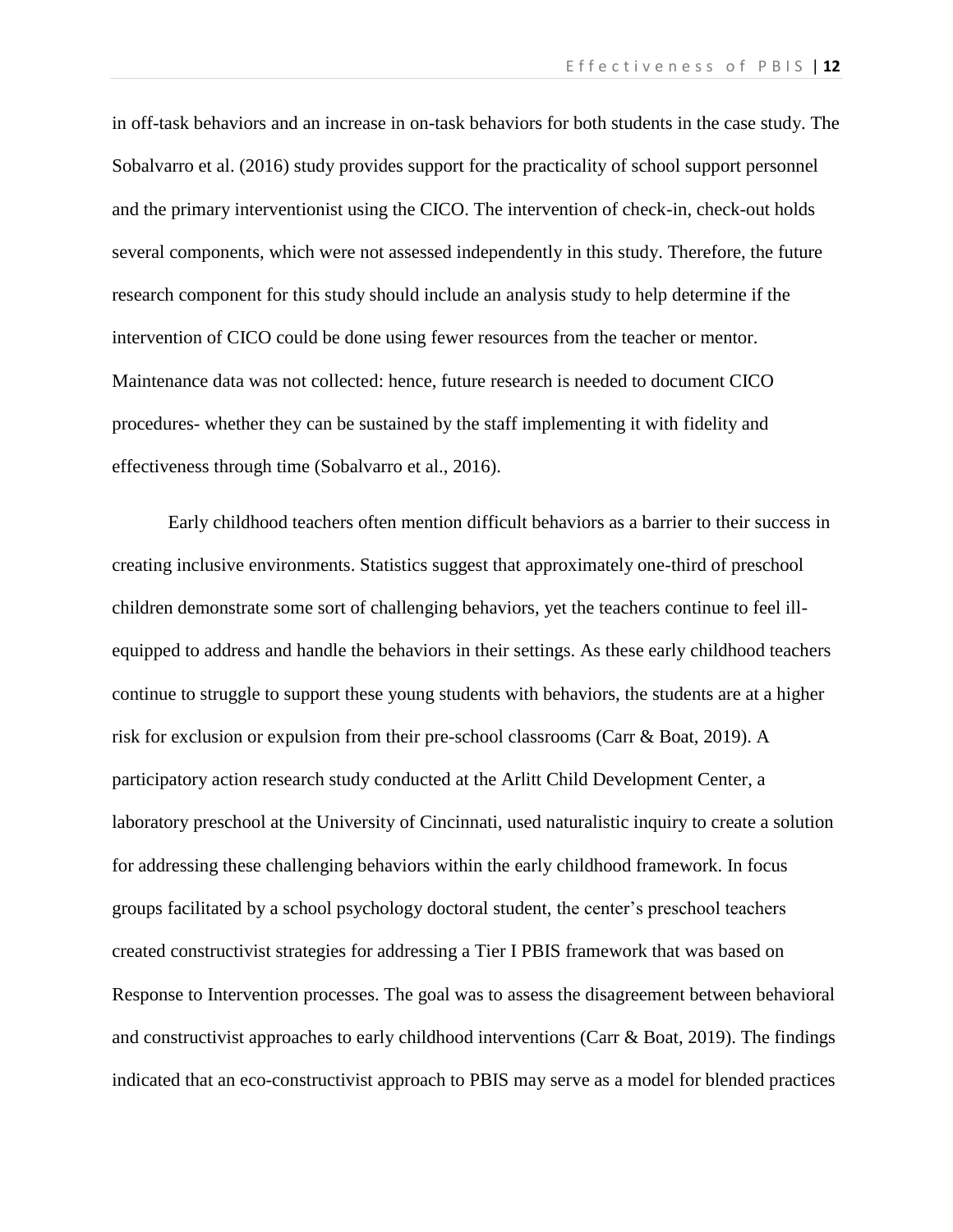in early childhood programs. Within the scope of Tier I of PBIS, the goal is to determine if a more comprehensive and intensive intervention is needed for the persistent and at-risk behavior students.

Students with severe emotional and behavior disorders can also benefit from PBIS. The investigation action research by McCurdy et al. (2016) involved school psychology consultants and educators. Their goal was to design and evaluate the impact of school-wide PBIS in a selfcontained school serving students with emotional and behavior disorders (EBD). The question researched was whether or not the PBIS framework could help students with severe EBD. The participants of this study were students with significant educational, emotional, and behavior support needs that are beyond the services that can be provided in traditional public schools. After implementation of tier 1, the results showed a reduction in the frequency of discipline referrals and the number of emergency safety interventions, with a sustained impact across three years. The problem with this specific research was the lack of experimental control in evaluating the intervention (McCurdy et al., 2016). Students with EBD are unfortunately more likely to be educated in alternate or more restrictive settings such as self-contained classrooms or even selfcontained schools and over time these students show minimal improvement in academics and social skills or behaviors (McCurdy et al., 2016). Barry McCurdy and his research team explain that as a recommendation, "school psychologists seeking to redefine their roles within schools by promoting the adoption of EBPs for high-risk student populations may be in the best position to consult with and coach teams of educators in self-contained schools interested in improving services for their students" (McCurdy et al., 2016).

#### **Discipline and Office Discipline Referrals**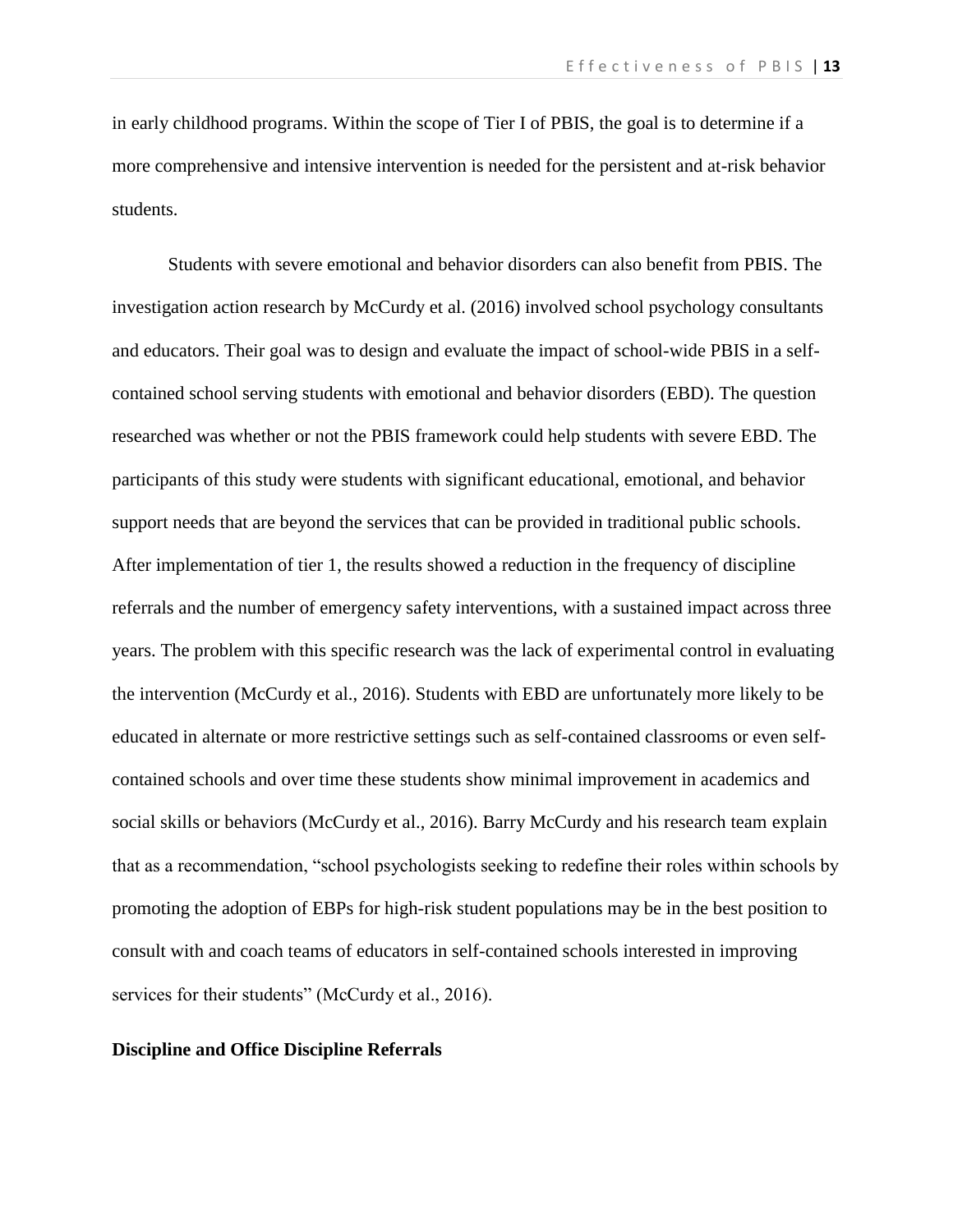PBIS, along with other programs that are implemented in the "real world," often look significantly different from what was initially intended by the developers of the program. Molloy et al. (2013) took advantage of a large dataset to obtain an understanding of PBIS and its realworld implementation. Data was collected from 27,689 students and 166 public primary and secondary schools across seven states over a span of three years, with the third year's data being the primary source of data. The reason data from the third year of the study was examined was to ensure that the schools being studied had at least two years of implementation. In light of the findings, the researchers recognize components of PBIS that schools are failing to implement correctly, the components that were most related to lowering rates of problem behaviors. Overall, findings of the research highlighted the importance of assessing implementation quality in "real world" settings and the need to continue improving understanding of how and why programs such as PBIS work. The need of a program that focused on prevention was shown to be a significant need for schools who face problems of bullying, substance abuse, and other major behaviors (Molly et al., 2013). Ultimately, the implementation quality of such programs truly matters because when these programs are delivered with high quality and fidelity, they are more likely to produce the desired effects and outcomes.

Part of PBIS evaluation is collecting data on office discipline referrals or ODRs. Information on ODRs is recorded each time a student is referred to the office for a problem behavior. Most ODRs record the date, time, location, and behavior (Molloy et al., 2013). School behavior violations result in a wide range of consequences aimed at increasing safety, including error corrections, time outs, ODRs, suspensions, and expulsion (Gage et al., 2018). According to Gage et al. (2018), exclusionary measures, which are ODRs, suspensions, and expulsions, remove students from instructional settings and could potentially put students at increased risk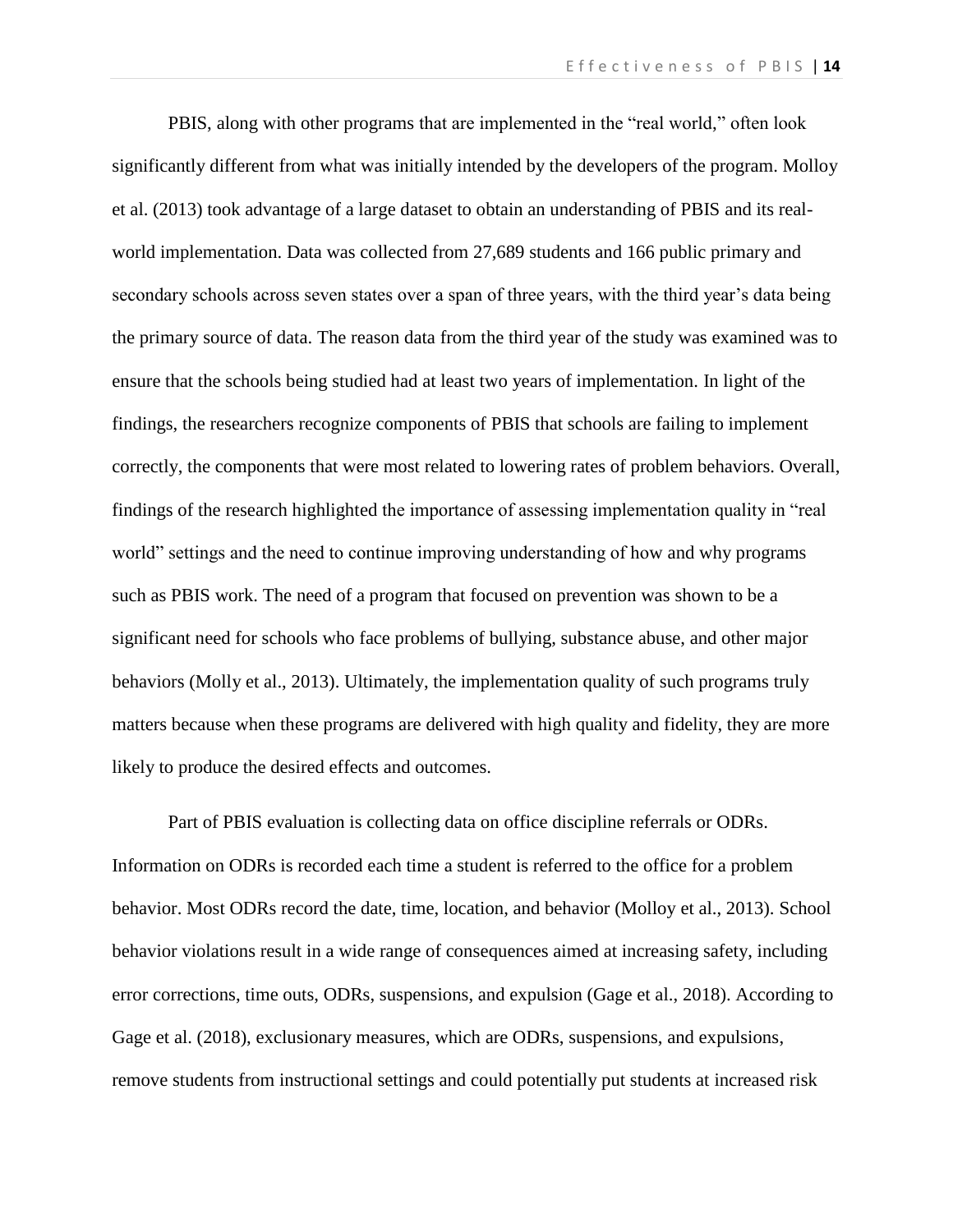for poor academic engagement and performance, increased drop-outs, and possibly future incarceration. In other words, if these disciplinary exclusions are used, students will spend less time in the classroom, receive less instructional time, and will ultimately fall further behind their peers academically.

Gage et al. (2018) conducted a systematic review of research studies that examined the relationship between PBIS and disciplinary exclusion following WWC (What Works Clearinghouse) procedures. The search was conducted in three phases: (a) abstract search and coding, (b) full text review, and (c) final coding and data extraction. The focus of the study was on evidence-based interventions and systems that are needed to reduce disciplinary exclusion. A total of 90 schools were included across four studies in four U.S. regions. Schools included both elementary and high schools. The findings of research by Gage et al. (2018) a statistically significant large treatment effect ( $g = -.86$ ) was found for school suspension, but no treatment effect was found for ODRs) are important because of the significant impact that suspension can have on students. The findings contribute to literature by highlighting the potential value of PBIS on disciplinary exclusion and showing the need for more high-quality experimental research. The results suggested that more research is needed to increase the high-quality evidence-base supporting continued scale-up of PBIS (Gage et al., 2018).

PBIS is a framework that focuses on the prevention and interventions to support behavior needs and reduce behavior referrals. Another research study entitled, "The Effect of School-Wide Positive Behavior Interventions and Supports on Disciplinary Exclusions: A Conceptual Replication," was conducted by Gage et al. (2020). These authors suggested that PBIS is a prevention and intervention framework that addresses school problem behaviors and has a significant and important impact on reducing the likelihood of suspensions and expulsions of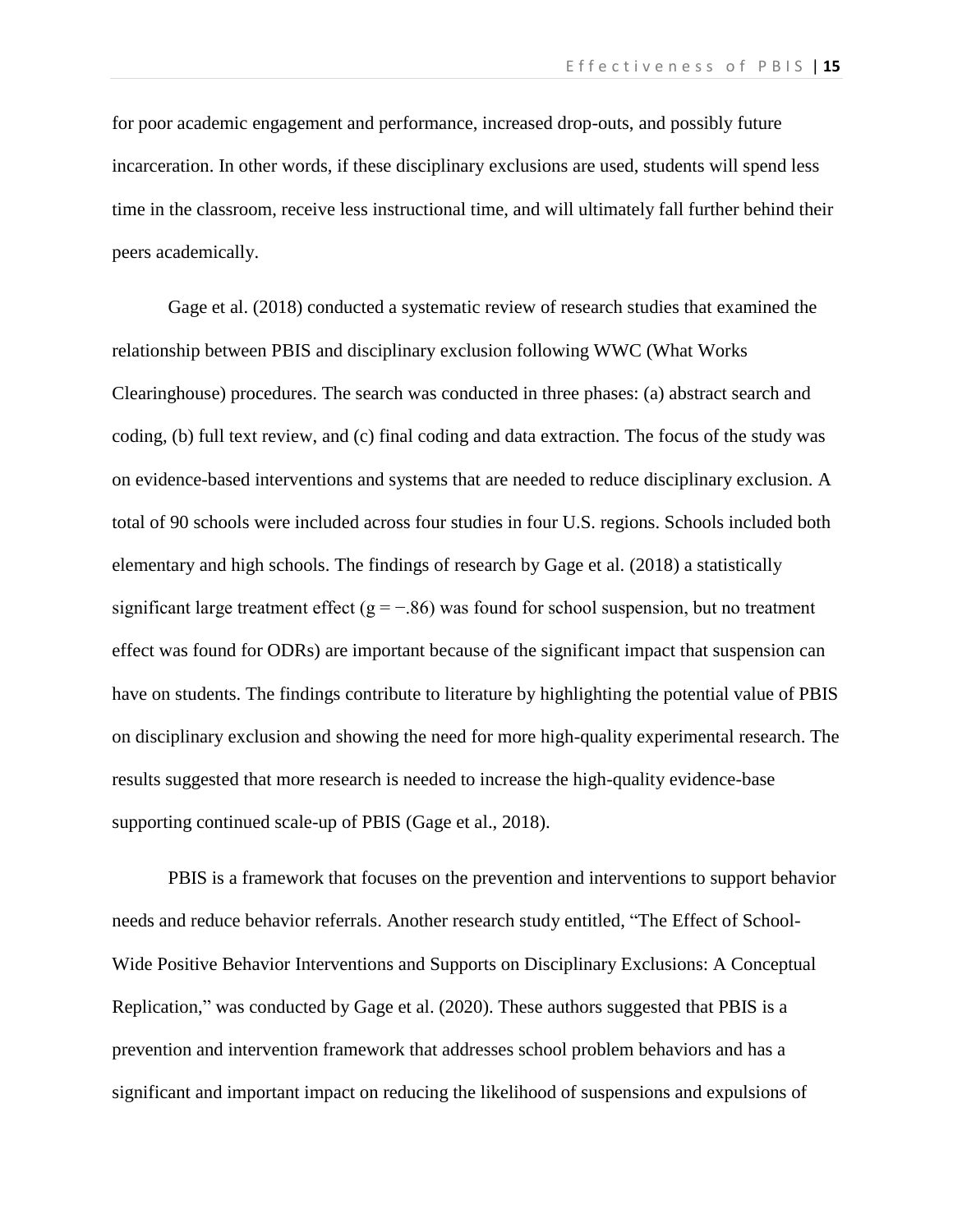students. The goal of PBIS is to prevent the problem behavior from happening before it occurs by implementing an evidence-based intervention, driven by data. PBIS's main emphasis is to focus on positive reinforcement instead of punishments or negative consequences (Gage et al., 2020). The research by Gage et al. (2020) used propensity score matching on ninety-eight schools in California. The results suggest that schools that implement PBIS with fidelity have significantly fewer suspensions. However, no effects were found for expulsions. There is a lot of work that needs to be done to better understand the mechanisms and components of PBIS implementation that directly impact school suspensions, both in-school and out-of-school. Further studies and research should consider examining student-level data to see the likelihood of being suspended more than once in a school that implements PBIS, number of days missed due to suspensions, and other related outcomes including academic achievement (Gage et al., 2020). Gage et al. (2020) also stated that future research should look at the impact PBIS implementation has on suspension rates specifically for students with disabilities, more specifically students with EBD.

The Tiered Fidelity Inventory (TFI) can be used to predict changes and outcomes in the implementation of PBIS. Noltemeyer et al. (2019) looked at the longitudinal disciplinary and achievement outcomes associated with school wide PBIS implementation. The team wanted to know what the relationship was between changes of PBIS and disciplinary outcomes in eightyfive schools in Ohio. Over the course of two years, linear regressions were conducted to examine the degree to which changes in the Tiered Fidelity Inventory (TFI) scores predicted changes in out-of-school-suspensions (OSS) and achievement scores when controlling for school-level demographic variables. The changes in TFI scores were found to significantly predict changes in OSS per one-hundred students, but not changes in achievement scores (Noltemeyer et al., 2019).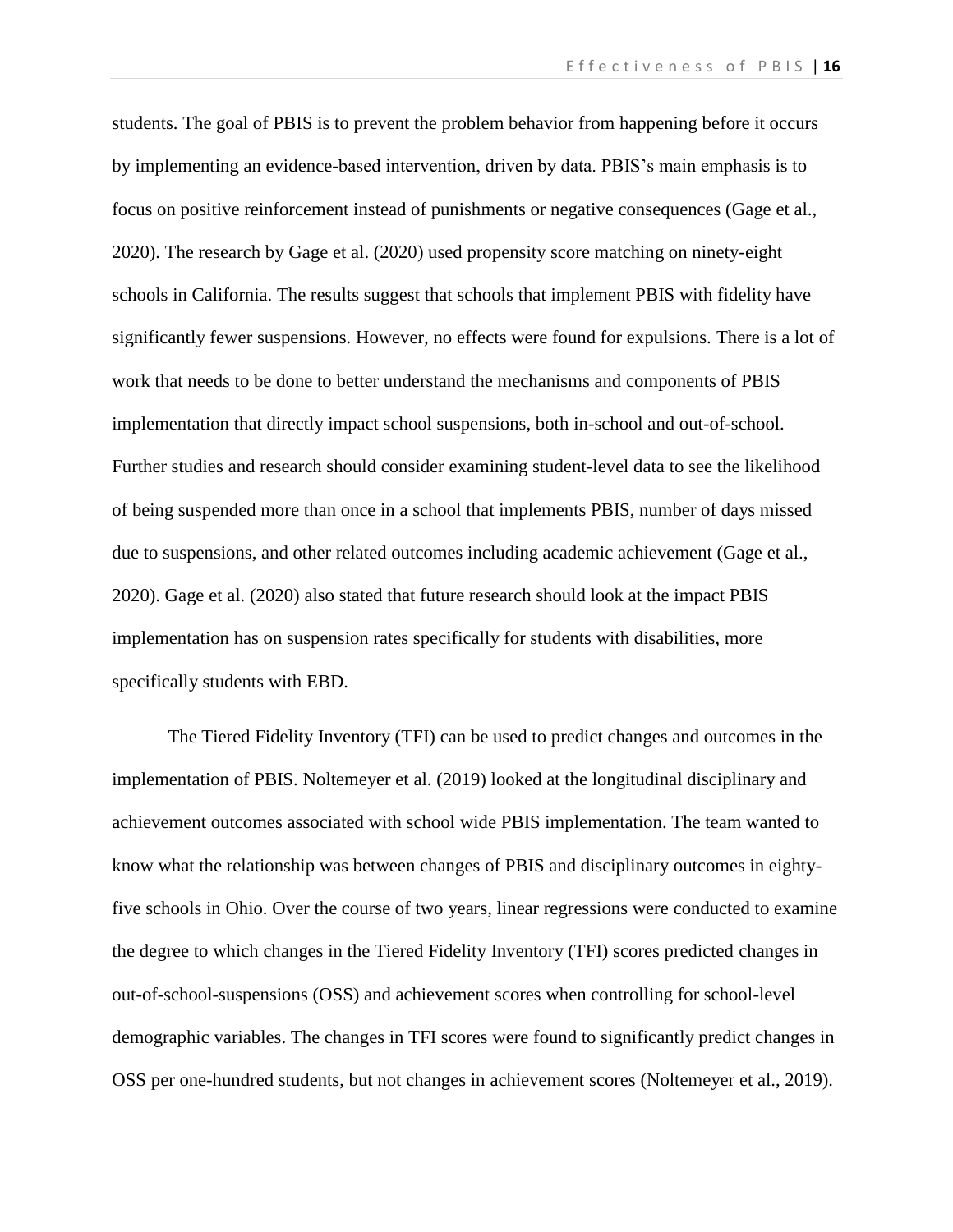Future studies should explore whether more profound longitudinal changes in outcomes might emerge when schools reach a TFI score of seventy percent or higher (Noltemeyer et al., 2019). Essentially, changes in implementation fidelity over time are inversely related to changes in behavioral problems such as OSS, but unrelated to academic outcomes as measured by performance index scores (Noltemeyer et al., 2019).

School counselors play an important role in the PBIS process and implementation fidelity. Successful implementation of PBIS should also include culturally appropriate responsive practices to reduce disproportionality in schools and their ODRs and to create effective environments for learning for all the students in their building (Betters-Bubon et al., 2016). Sustaining this culturally responsive PBIS program requires detailed attention to the demographics of students and the cultural context of their particular school. PBIS research has lacked focus on sustainability and cultural responsiveness within implementation of the framework (Betters-Bubon et al., 2016). The study of Betters-Bubon et al. (2016) delves into how one school made up of the principal, school counselors, psychologist, and teachers who used culturally responsive practices within the PBIS framework to meet the social, behavioral, and emotional needs of the students in a diverse school. This case study looked specifically at the role of the school counselor and how they can impact PBIS. National, district, school, and individual levels have a lot at stake; school counselors can play a vital role in ensuring that the PBIS program is being implemented with fidelity and in culturally responsive ways (Betters-Bubon et al., 2016). The findings of the Betters-Bubon et al. (2106) study suggest that school counselors can use their knowledge and recommendations to reduce the very real problem of disproportionality in discipline practices at schools, including the implementation of PBIS. They suggest that future research should examine whether or not the approaches of tier two have an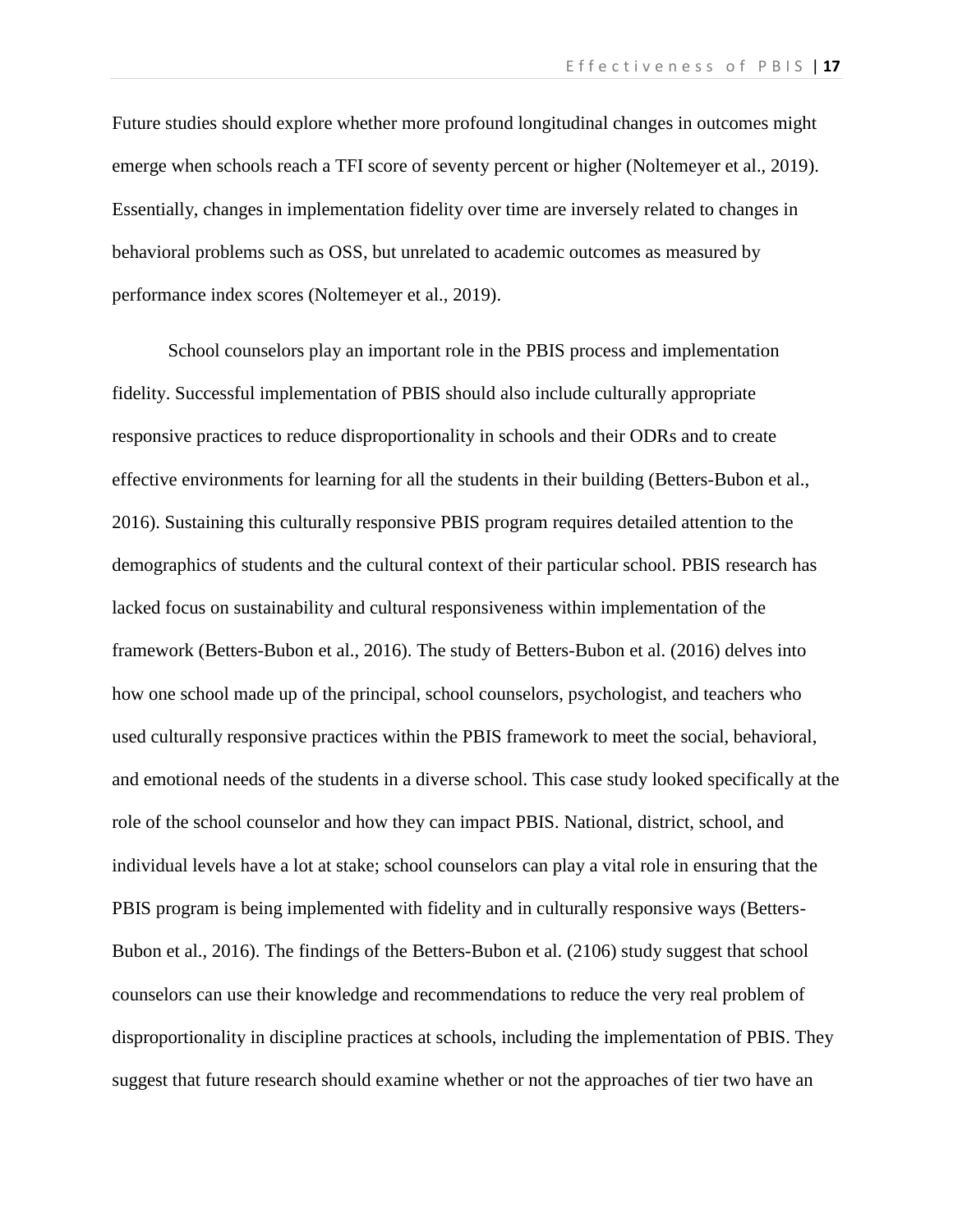impact on ODR data and on the continued equity conversations happening among key stakeholders in the schools (Betters-Bubon et al., 2016).

#### **PBIS Implementation Fidelity and Sustainability**

The sustainability and implementation of PBIS done with fidelity is extremely important to the success of the PBIS framework. McIntosh et al. (2016) conducted a study on identifying and predicting patterns in PBIS implementation. The purpose of the study was to examine the extent to which distinct patterns of fidelity of implementation emerged for 5,331 schools in thirty-seven states over a five-year period of implementing PBIS. The findings of the case study showed that elementary schools, larger schools, schools in districts with more schools already implementing PBIS, and those within a larger district cohort were more likely to sustain the implementation of PBIS (McIntosh et al., 2016). Unfortunately, there were many limitations and pitfalls to this research case study. The nature of the dataset used in this study presented a few limitations. The first limitation was that the measures used were completed by school teams or coaches, not the researchers. Secondly, because the type of measures varied within and between schools across the years, they used each measure's criteria for implementation to indicate implementation. Using the same measure could have permitted more granularity in the analyses. Third, each school was collecting and reporting fidelity data to a national technical assistance center, and as such, the sample collected may not be a true representative of all schools in the population. More research is necessary to reproduce these classes (McIntosh et al., 2016).

When done with fidelity, PBIS can be an essential component in closing educational gaps. Evidence-based practices, such as PBIS, are becoming more important than ever in schools as they attempt to close gaps between achievement of students with disabilities and their nondisabled peers. Coffey & Horner (2012) also delved into the sustainability of PBIS. They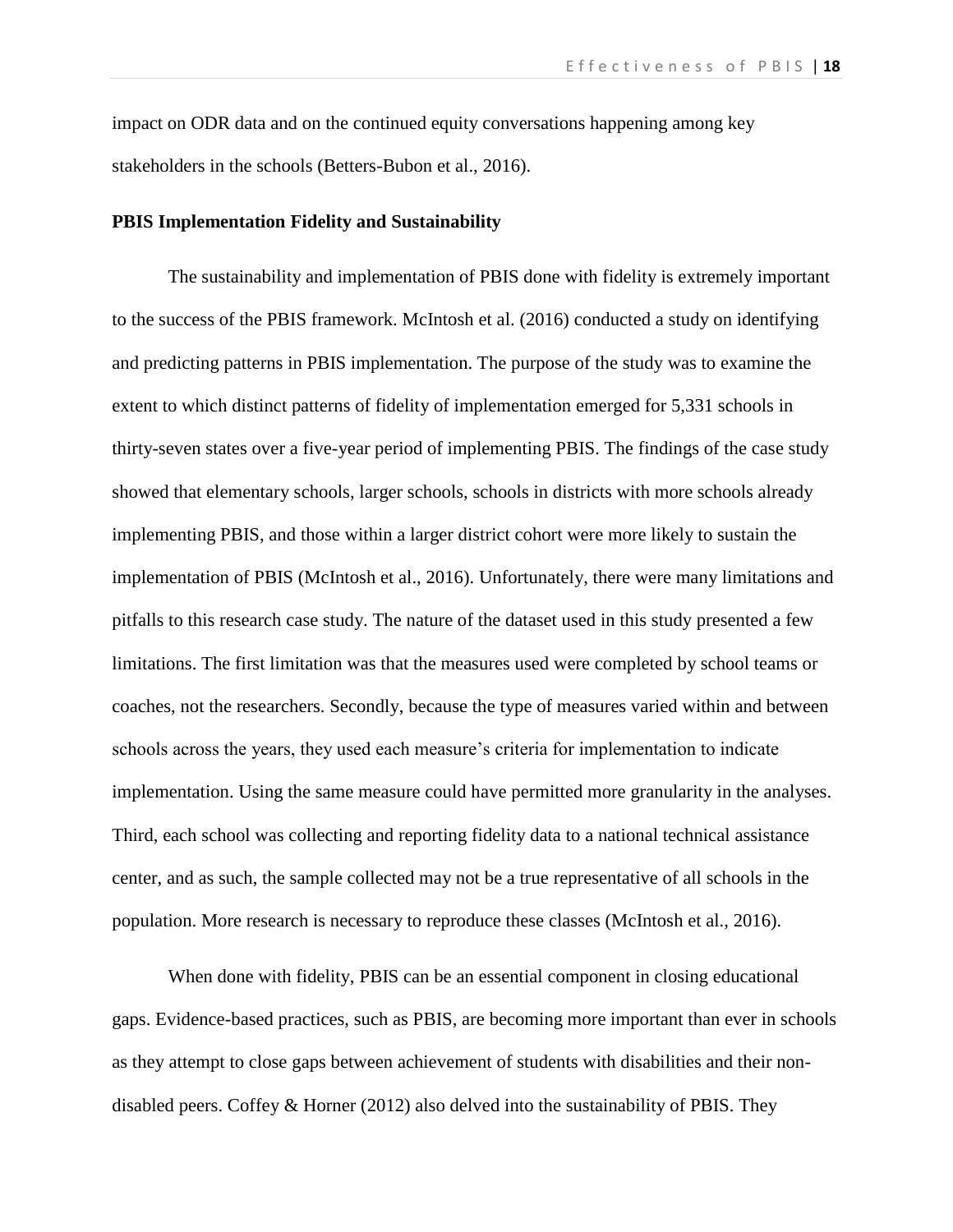researched the question of how PBIS can be sustained in schools. What they found is that an educational innovation is more likely to be implemented and sustained with fidelity if it has support from an administrator and uses data to guide planning for changes (Coffey & Horner, 2012). Sustainability of educational practices produces a large number of theoretical models and recommendations, but few experimental analyses (Coffey & Horner, 2012). Coffey & Horner (2012) give a breakdown of variables that are critical for sustainability of an implemented practice such as PBIS. The variables include a contextually appropriate innovation, staff buy-in, a shared vision, administrative support, leadership at various levels, ongoing technical assistance, data-based decision making and sharing, and continuous regeneration. Regeneration is required to prevent or to remedy an implementation lull which is a decrease in implementation fidelity that occurs after a period of implementation and is the outcome of decreasing levels of interest in the program (Coffey & Horner, 2012). Limitations of Coffey & Horner's (2012) research state that without question, administration support is an important part of the organizational features of PBIS implementation. So, deciding if there is a way to create a stand-alone organizational feature of admin support could be a next step in this line of research.

Administration support is more important than one might think. McIntosh et al. (2016) did research on this very thing. Their research supported that principal or administrative support is a crucial variable for implementing and sustaining evidence-based practices such as PBIS. However, there still remains little understanding of the factors that may influence a principal's individual personal decision to support such a practice or framework (McIntosh et al., 2016). McIntosh et al. (2016) demonstrated that principal support changed over time when they saw the effectiveness of the PBIS framework. This study showed that administration can play a vital role in the adoption, implementation, and sustaining practices like PBIS in their schools. Their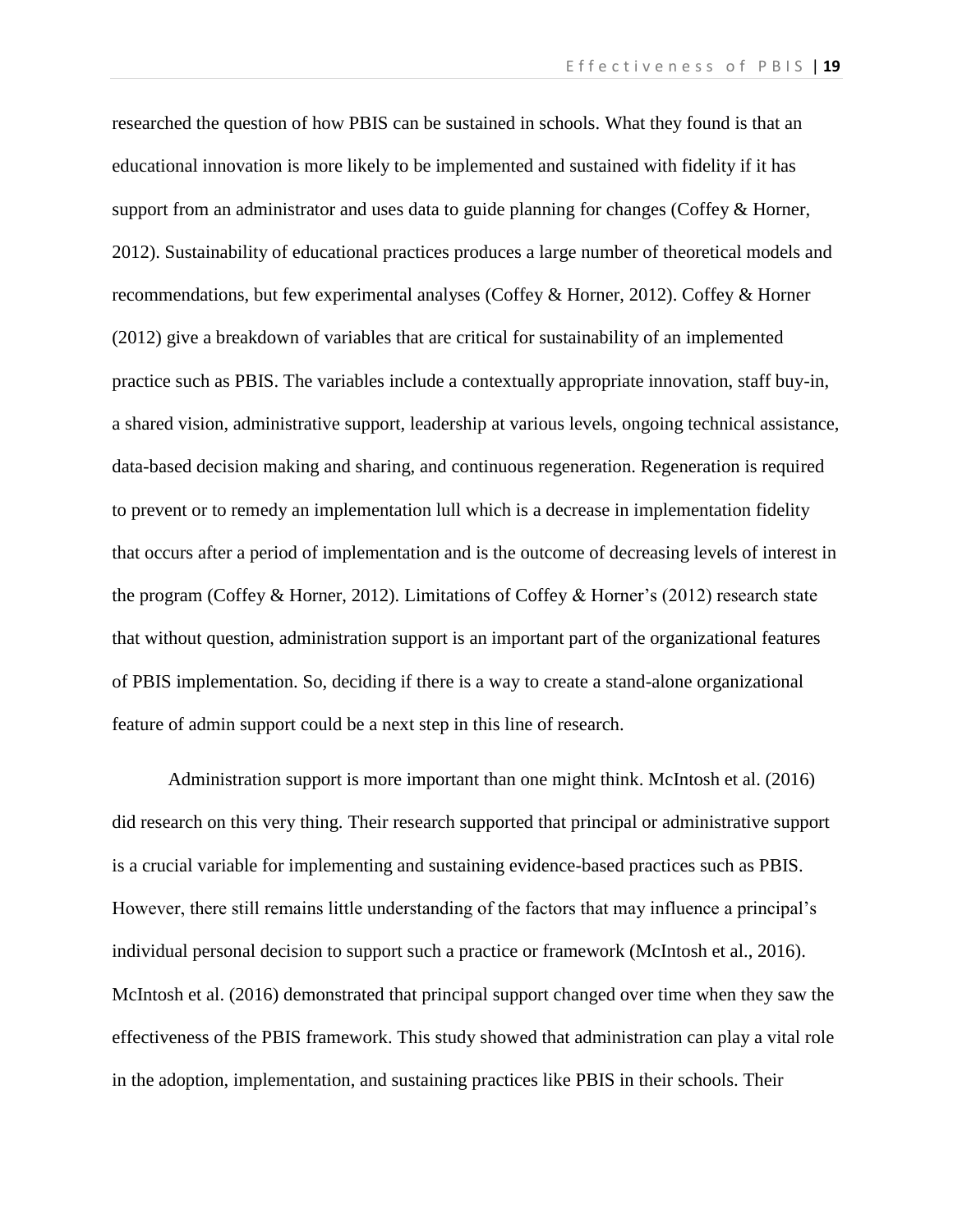support or lack of can truly make the difference between successful implementation or abandonment of the practice or framework (McIntosh et al., 2016).

There are many factors that can impact the implementation and sustainability of PBIS. The research of Pas et al. (2015) examined 1,056 teachers from thirty-seven elementary schools through a randomized control trial where they focused on what the growth in implementation of PBIS strategies in the classrooms are. The multi-level results identified several school-level contextual factors and teacher-level factors that are associated with variability in the implementation of PBIS. The factors include school size, behavioral disruptions, perceptions of school organizational health, and grade level being taught (Pas et al., 2015). Future research on this specific topic should consider focusing more resources on assessing teacher and classroom variables in a more explicit way. A strength of the Pas et al. (2015) study is that the inclusion of a measure of classroom rather than school-based implementation of positive strategies like the use of PBIS. On the contrary, though, the use of the self-report is a pitfall. It would have been preferred to have used a more objective measure of implementation, although the sheer magnitude of the study made that hard to accomplish (Pas et al., 2015).

Some may ask the question of what elements contribute to the sustainability of PBIS type frameworks that focus on positive effects. Yeung et al. (2015) investigates that very question. Positive behavior interventions, like PBIS, have shown positive results of school behavior and academic gains in a wide range of school settings across the world. However, there are studies that recognize sustainability of these positive behavior intervention programs as a chief concern. A focus on coaching classroom-level implementation fidelity is of noteworthy importance, as is the development and validation of evaluation tools for sustainability. Just like in the research of McIntosh et al. (2016), Yeung et al. (2015) noted that in order to sustain positive effects of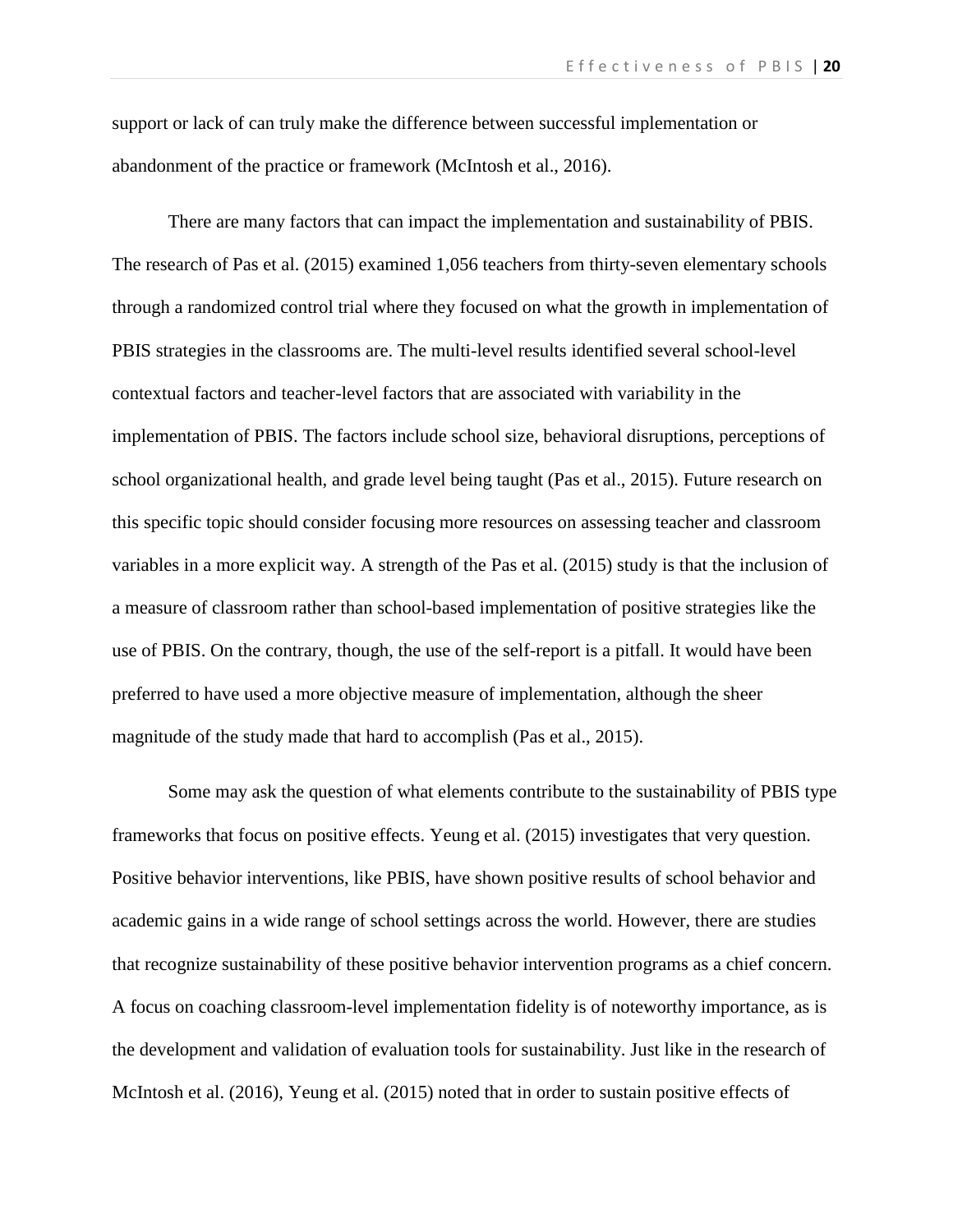positive behavior intervention, future implementation efforts need administrator support for the school team, on-going high-quality professional development, and technical assistance (Yeung et al., 2015). One direction for future research in this area could be to provide a better, more indepth understanding of crucial factors related to the sustainability of school-based PBIS and to understand the interaction of such factors (Yeung et al., 2015).

There are many implementation fidelity measures including the schoolwide evaluation tool (SET). However, there is limited experiential examination authenticating the association between specific fidelity cut point scores and student outcomes (Pas et al., 2019). Therefore, Pas et al.'s (2019) research examines the different cut points of the SET- in reference to the schoollevel outcomes across 180 schools who participated in random PBIS trials. These schools were encouraged to use their data tools to track the fidelity of PBIS implementation as well as student outcomes, with the SET being the most common tool used. The SET has a widely-used cut point of 80% as a suggestion of high fidelity (Pas et al., 2019). The results of this study indicate that almost half of the schools met the 70% and 80% cut points of the SET. Approximately 90% of the schools that reached an 80% on subscale B (example: expectations taught) also reached 80% or higher on the overall scale and vice versa. Consequently, it was rare that schools would attain one and not the other, conceivably signifying that subscale B is foundational to meeting the overall high fidelity threshold. The middle schools, which had the longest acquaintance with PBIS, had the highest fidelity scores as compared to the elementary and high schools that were also examined (Pas et al., 2019). Pas et al. (2019) determined that future research should look at the relationship between implementation fidelity scores and longer-term student outcomes, as well as account for years of PBIS implementation and individual school demographics such as student poverty and diversity.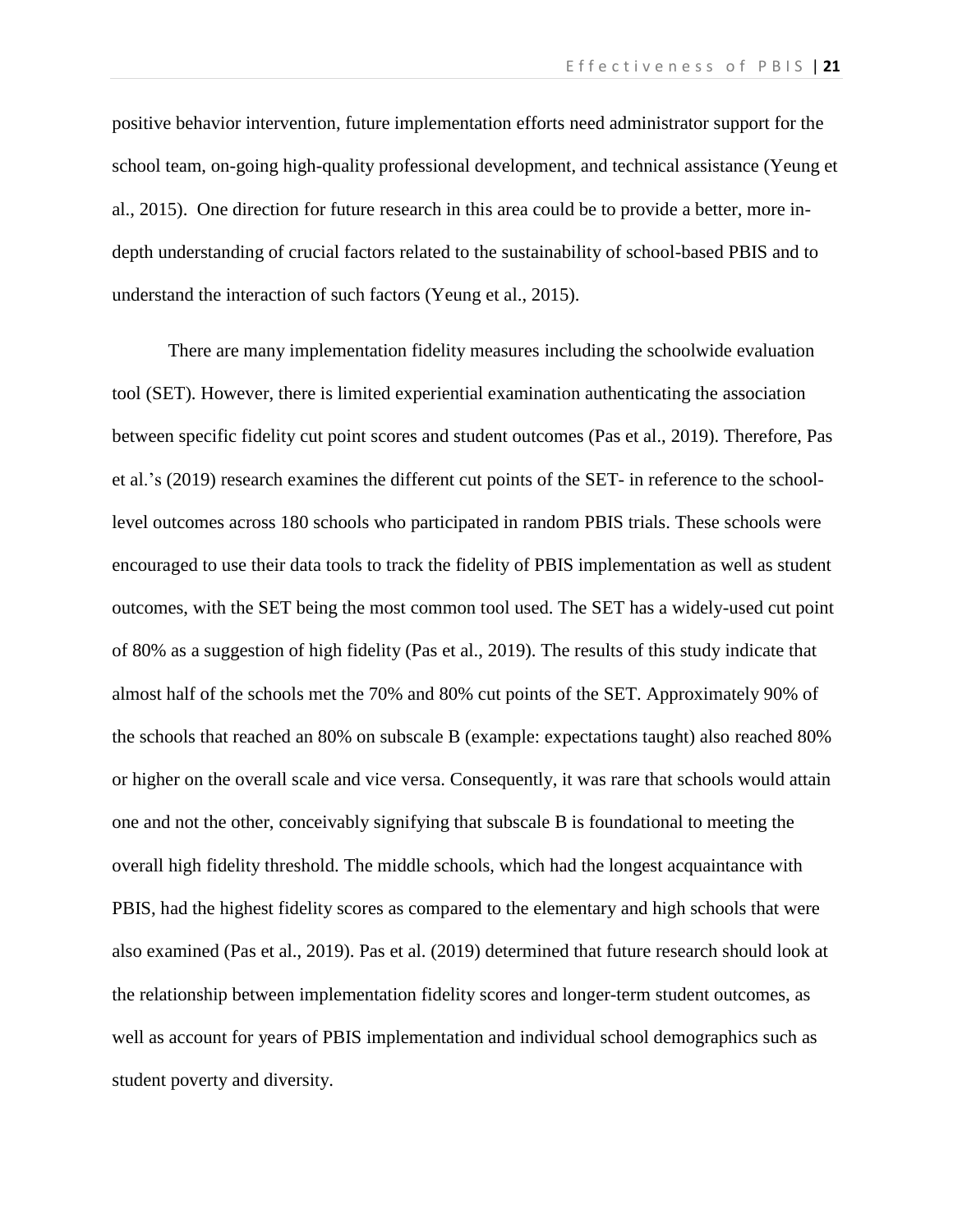Another evaluation tool, the tiered fidelity inventory (TFI) was used to measure the implementation fidelity of PBIS in schools. Swain-Bradway. (2017) assesses the reliability and validity of the TFI. Twelve experts in PBIS implementation were invited to participate in the content validity study. Research took place in five districts across five different states. The results of this study showed strong construct validity for assessing fidelity at all three tiers. Even though the results are hopeful, it would be helpful to have further justification to assess the adequacy of the TFI. First, it will be required to validate the finalized TFI measure based on the changes to the measure from the last round of feedback. Next, the standard for acceptable implementation (example: 70% of total points) has not yet been studied. It is necessary to identify empirical norms for adequate implementation. In absence of this research, 70% seems to be a reasonable measure for adequate implementation at each tier, although average implementation at tiers two and three was significantly lower. Third, a rigorous, quantitative assessment of the TFI's factor structure is essential. Lastly, it would be beneficial to further study the role of coaches in facilitating accurate assessment of fidelity and what factors improve accuracy in self-rating of fidelity (Swain-Bradway et al., 2017).

School communities are very important when it comes to PBIS implementation. Lampron & Gonsoulin (2013) state that the key to successful PBIS implementation is the community-wide nature of the implementation. Implementation cannot be done by only a few individuals alone. It may take some convincing of others to jump on board with the idea of the framework. Once that happens, successful implementation can happen.

#### **PBIS Across Different Settings**

PBIS cannot be implemented without a full supportive team**.** To develop Lampron & Gonsoulin's (2013) idea that it takes more than just a few people to fully implement a framework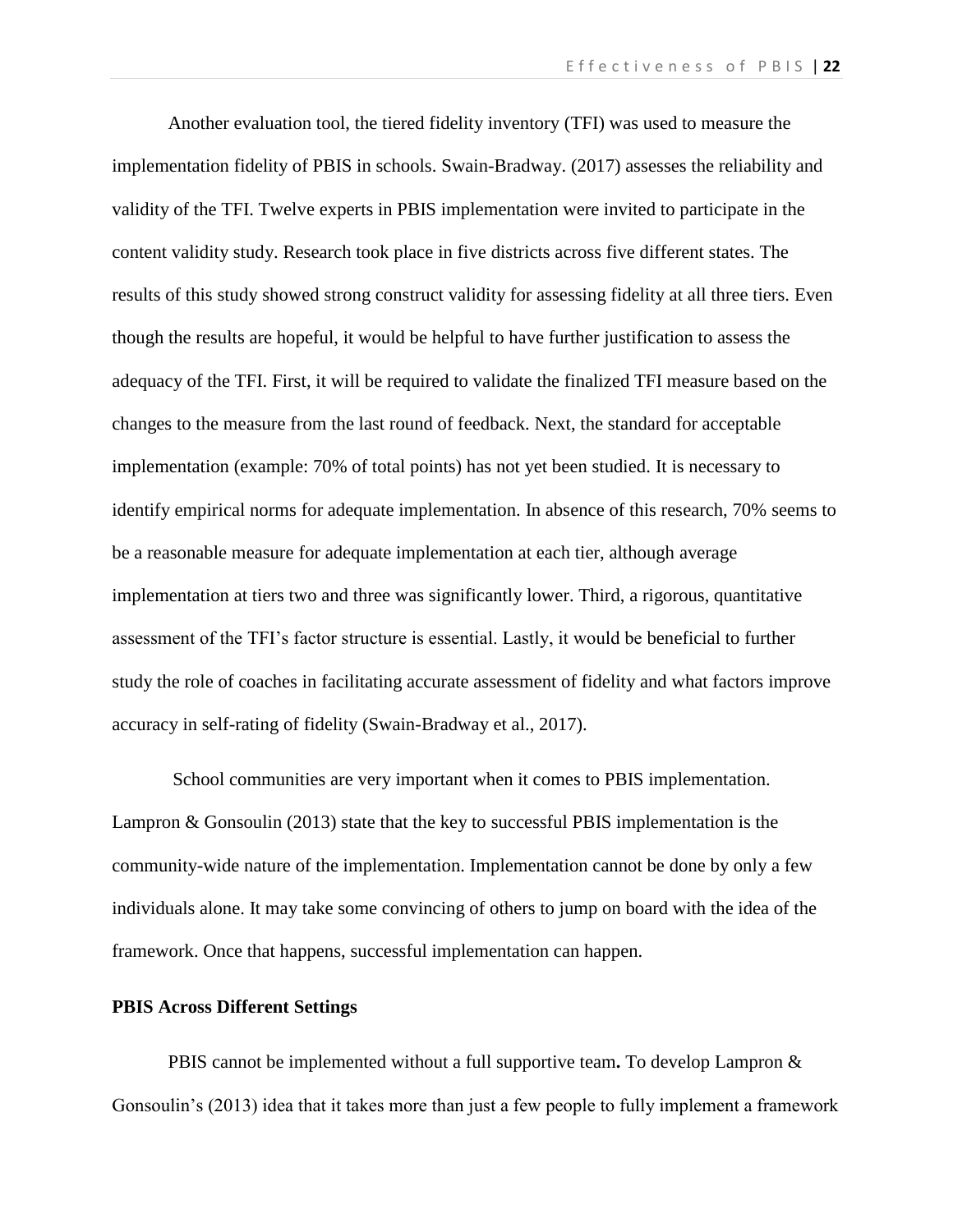like PBIS, Garbacz et al. (2018) suggests that family engagement is a vital component of the development and success of their children in school. Research has shown that there are benefits of family engagement in school and provides implications for schools implementing PBIS (Garbacz et al., 2018). That research examining the engagement of families has shown positive links with an increase in students' academic success, higher attendance rates, and fewer problem behaviors. The purpose of the study completed by Garbacz et al. (2018) was to pinpoint and examine how schools who implement PBIS were engaging their families in their Tier I systems. The participants included PBIS leadership team representatives from 302 schools across three states: Colorado, Florida, and Illinois. Findings of the study exposed the most common ways in which schools communicated with families about their PBIS systems, worked with families to support PBIS at school, supported family use of PBIS at home, and built relationships to support PBIS. Lastly, communication with families about PBIS and supporting those families to help their children follow school expectations were related to fidelity of PBIS implementation (Garbacz et al., 2018). One weakness about this study was that family members were not included in the making of the survey, nor where they given the chance to respond to or fill out the survey.

Some may think that minority students, such as those of aboriginal status, may be treated differently or unfairly when PBIS is implemented. Greflund et al. (2014) did an exploratory study whose purpose was to inspect the extent to which students with aboriginal status receive unequal rates of ODRs and more severe administrative consequences compared to students without such status. The results of the study were surprising. Students with aboriginal status were found to be no more likely to receive ODRs than students of a different status. Students with the aboriginal status were not statistically more likely to obtain suspensions and harsher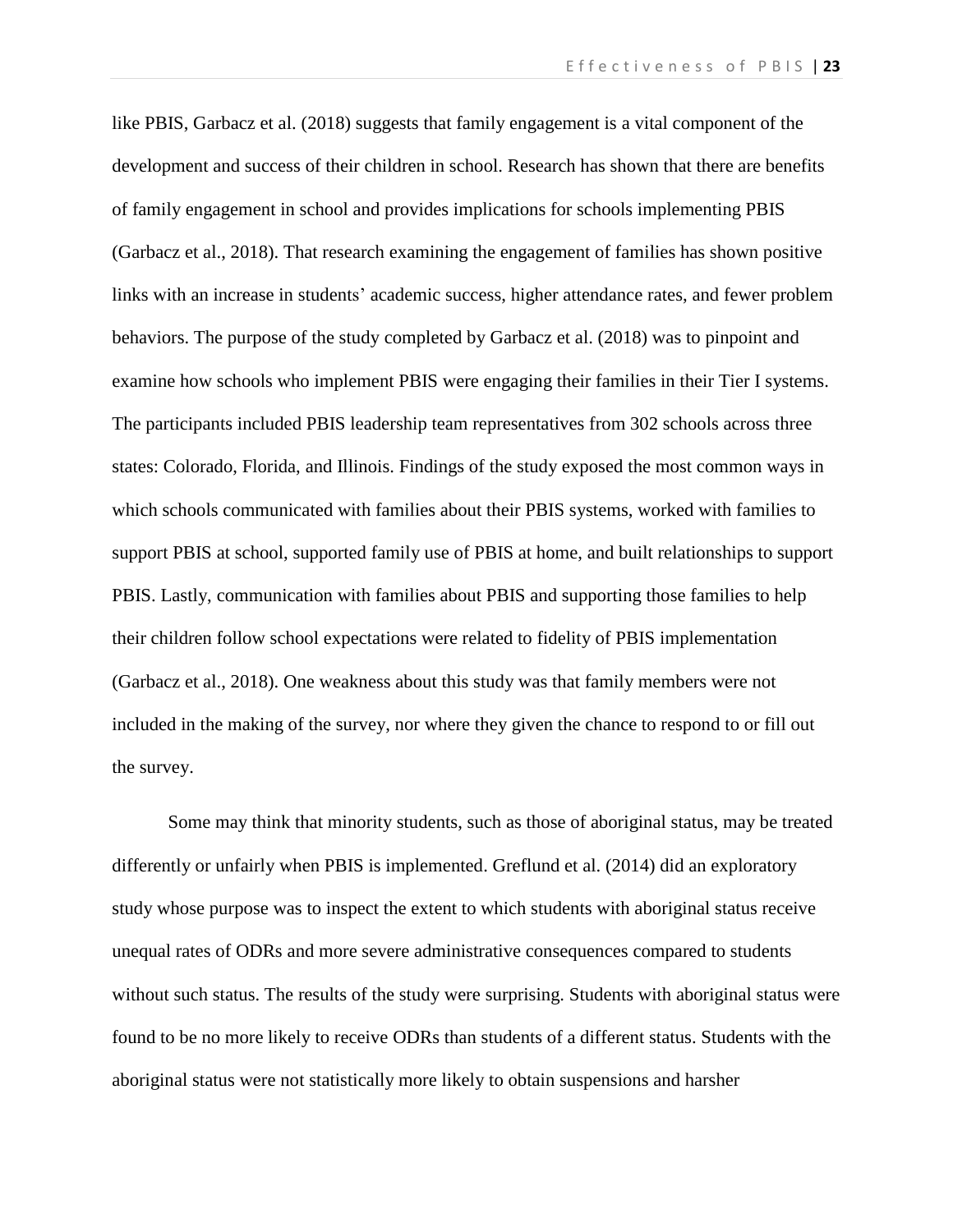consequences from the discipline referrals. Some factors for these findings include the implementation of PBIS with culturally responsive adaptations for students with aboriginal status (Greflund et al., 2014). Because this study was the first of its kind, there needs to be more studies done to verify and reproduce the results.

How does PBIS affect students with behavioral health challenges? The behavioral health needs of children across our country is becoming an increasing problem today, and our society's ability to respond to these needs continues to fail with estimates that only one-third of youth with mental health disorders ever receive any treatment at all (Battal et al., 2020). The behavioral health needs of children within urban schools and communities give an additional urgency to the study by Battal et al. (2020). Their research examined the implementation of a comprehensive behavioral health model for social, emotional, and behavioral development in urban school districts over the course of three years. Results from the research of Battal et al. (2020) indicate that a widespread, integrated approach is connected with enhanced outcomes for students with a confirmed level of risk, with the greatest impact on students with risk of internalizing behaviors. The findings of this practical study highlight the benefits of a universal approach and adds to the discourse on vigorous universal screenings that can identify the needs and assets of children within urban communities and schools (Battal et al., 2020).

The implementation of PBIS in low-income urban schools poses several challenges. Implementation of a framework like PBIS is very difficult for many reasons, including high turnover of staff and lack of internal capacity for the implementation of evidence-based practices (Eiraldi et al., 2019). Studies of the effectiveness of these interventions have revealed discouraging results in urban schools. The research of Eiraldi et al. (2019) looked at the Tier I and II outcomes of PBIS and mental health supports over the course of three years. The findings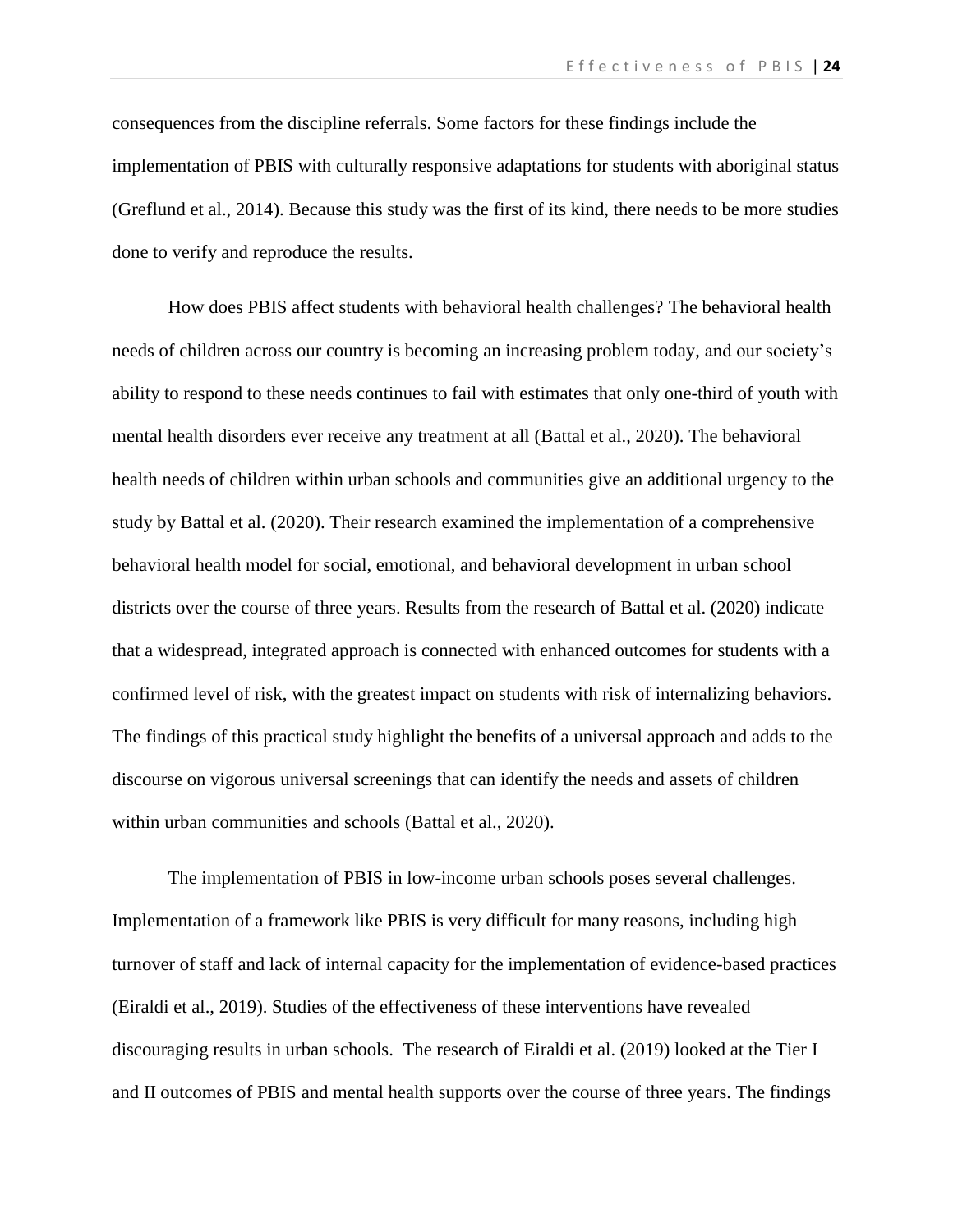showed that Tier I and II interventions of the PBIS framework were implemented with fidelity but the program feasibility for tier II was in question because school personnel needed a lot of external support in order to properly implement the interventions needed. However, tier I interventions were associated with the decrease in ODRs (Eiraldi et al., 2019). On the other hand, rural schools also have challenges that they face when educating children, such as accessing resources and highly qualified staff and teachers. However, they have strengths such as stronger community and family involvement, unlike some urban schools (Robbie et al., 2021).

The problem-solving and solution-based intervention of PBIS emphasizes a preventative angle that relies on systems, practices, and data to obtain better student outcomes. All schools, rural and urban schools alike, face on-going challenges every day as they look to educate the students within their walls effectively and efficiently. There is a problem-solving process for PBIS where schools can match their interventions with available resources and increase their capability to work smarter, not always harder, to achieve their goals (Robbie et al., 2021). PBIS can promote these goals within settings (including more restrictive settings) and meet the needs of students. PBIS's goals include (1) safety for staff and students; (2) social, behavioral, educational, vocational, and other skill acquisition; and (3) student responsibility and desire to connect with their communities (Lampron & Gonsoulin, 2013).

#### **Future Research**

Student behaviors are increasing in schools today, and not just in one type of school or one school level. Students who engage in problem behaviors are more likely to fall through the cracks and are more likely to struggle academically. Therefore, something needs to be done to decrease these problem behaviors, which is where PBIS comes into play. PBIS is a successful framework that has worked in several settings and school levels. Even though there has been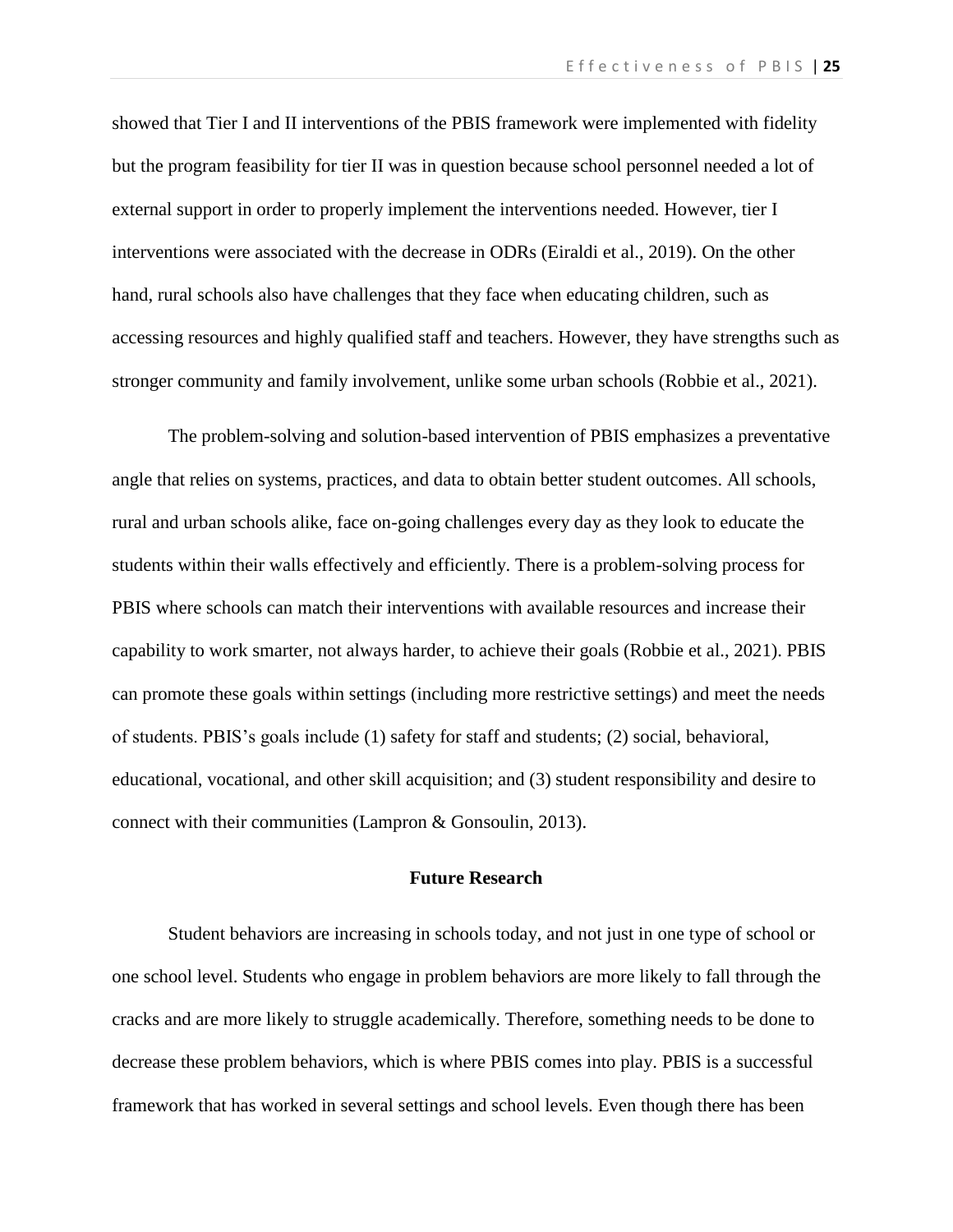some research on the effects and success of PBIS in urban schools, restricted settings, and rural settings, further research of PBIS is needed in these different settings such as rural, urban, and inner-city schools is needed. The research should focus on the implementation of PBIS with fidelity in each setting over a period of time that is more than two years. For PBIS to work best, it needs to be implemented for a few years with fidelity in order for its real success to take place and be visible. Proper implementation of the PBIS framework has shown an increase in direct instructional time, improvement of academic achievement, more positive connections and relationships between students and teachers, and overall improvement of the school climate (Tyre et al., 2018).

#### **Conclusion**

PBIS focuses on preventative measures rather than reactionary practices. When implemented and sustained properly and with reliability, PBIS can improve problem behavioral outcomes in schools. However, PBIS needs full support from staff and administration in order to work appropriately. One teacher or principal cannot successfully implement PBIS on their own. It is essential for administration to really buy into the framework and then it is their responsibility to delegate implementation practices to a team of trusted leaders and staff members. Once a leadership team is established, education of the framework needs to be rolled out to all staff and buy-in needs to be obtained from everyone in order to achieve full success. It is equally important to get the communities and families involved in the process so that PBIS is carried out across multiple settings in each child's life. If PBIS across the community is established, staff and students will live and breathe PBIS and its outcomes. The benefits of the framework and the success it can bring to schools and communities will be seen.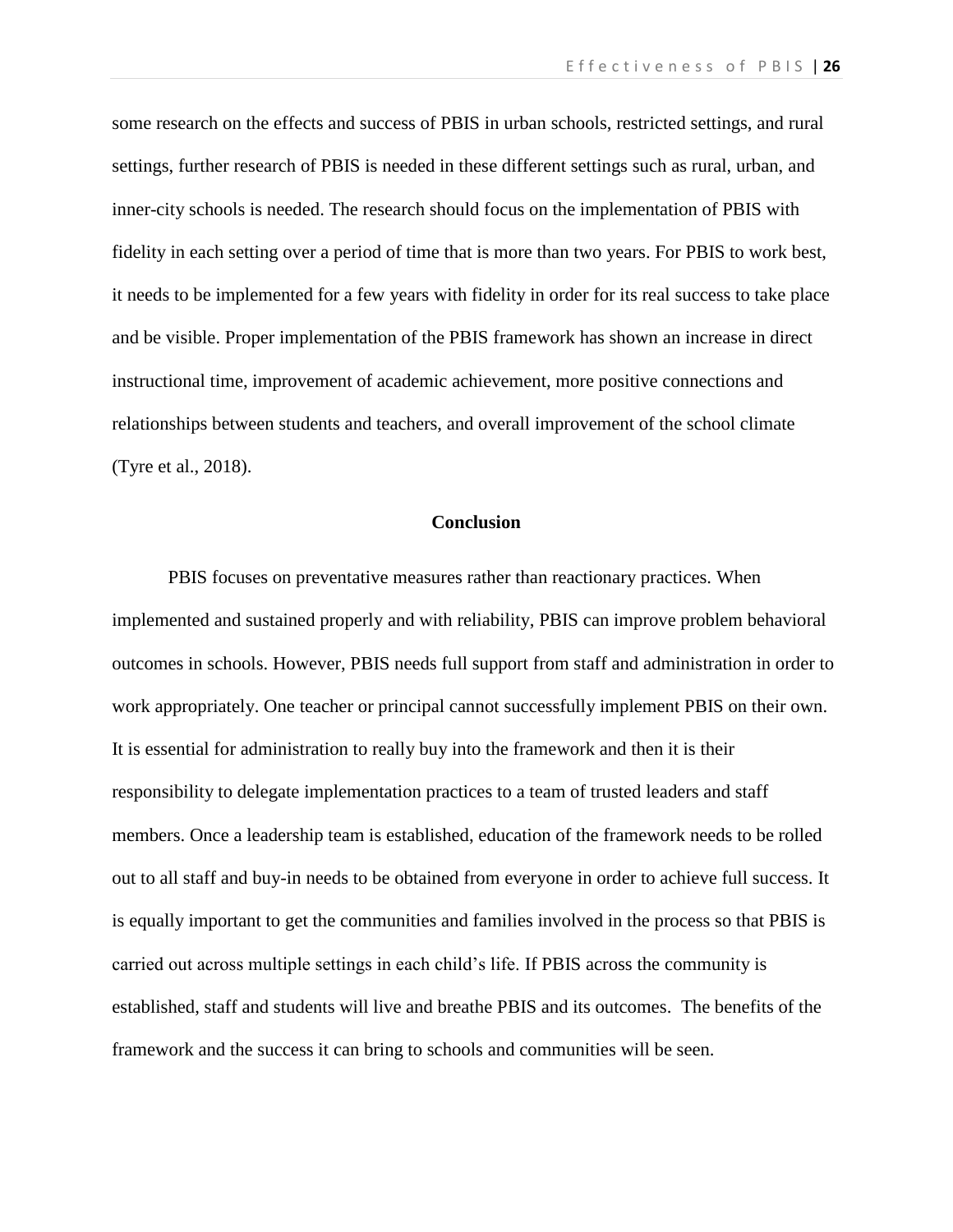#### **References**

- Battal, J., Pearrow, M. M., & Kaye, A. J. (2020). Implementing a comprehensive behavioral health model for social, emotional, and behavioral development in an urban district: An applied study. *Psychology in the Schools*, *57*(9), 1475–1491.
- Betters-Bubon, J., Brunner, T., & Kansteiner, A. (2016). Success for all? the role of the school counselor in creating and sustaining culturally responsive positive behavior interventions and supports programs. *Professional Counselor*, *6*(3), 263–277.
- Bradshaw, C. (2013). Preventing bullying through positive behavioral interventions and supports (PBIS): A multitiered approach to prevention and integration. *Theory into Practice, 52*(4), 288-295. Retrieved August 30, 2021, from<http://www.jstor.org/stable/43893898>
- Bradshaw, C. P., Koth, C. W., Bevans, K. B., Ialongo, N., & Leaf, P. J. (2008). The impact of school-wide positive behavioral interventions and supports (PBIS) on the organizational health of elementary schools. *School Psychology Quarterly, 23*(4), 462– 473. [https://doi.org/10.1037/a0012883](https://doi.apa.org/doi/10.1037/a0012883)
- Bradshaw, C. P., Koth, C. W., Thornton, L. A., & Leaf, P. J. (2009). Altering school climate through school-wide positive behavioral interventions and supports: Findings from a group-randomized effectiveness trial. *Prevention Science*, 10, 100-115. doi:10- 1007/s11121-008-0114-9.
- Bradshaw, C. P., Pas, E. T., Debnam, K. J., & Johnson, S. L. (2015). A focus on implementation of positive behavioral interventions and supports (PBIS) in high schools: associations with bullying and other indicators of school disorder. *School Psychology Review*, *44*(4), 480–498.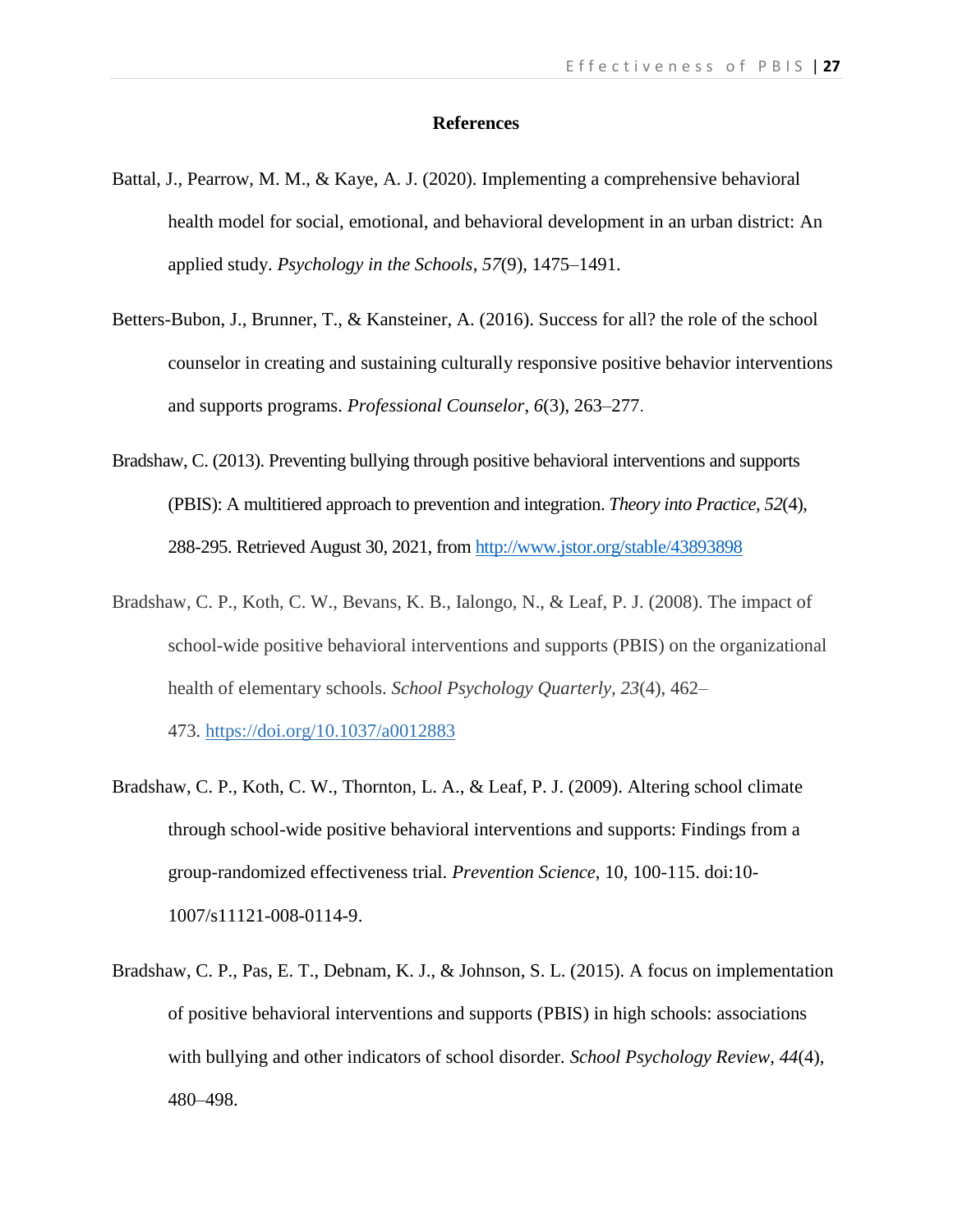- Eiraldi, R., McCurdy, B., Schwartz, B., Wolk, C. B., Abraham, M., Jawad, A. F., Nastasi, B. K., & Mautone, J. A. (2019). Pilot study for the fidelity, acceptability, and effectiveness of a pbis program plus mental health supports in under-resourced urban schools. *Psychology in the Schools*, *56*(8), 1230–1245.
- Coffey, J. H., & Horner, R. H. (2012). The sustainability of schoolwide positive behavior interventions and supports. *Exceptional Children*, *78*(4), 407–422.

Cressey, J. M., Whitcomb, S. A., McGilvray-Rivet, S. J., Morrison, R. J., & Shander-Reynolds, K. J. (2014). Handling PBIS with care: scaling up to school wide implementation. *Professional School Counseling*. <https://doi.org/10.1177/2156759X0001800104>

- Gage, N. A., Whitford, D. K., & Katsiyannis, A. (2018). A review of schoolwide positive behavior interventions and supports as a framework for reducing disciplinary exclusions. *The Journal of Special Education*, *52*(3), 142–151. https://doi.org/10.1177/0022466918767847
- Garbacz, S. A., McIntosh, K., Vatland, C. H., Minch, D. R., & Eagle, J. W. (2018). Identifying and examining school approaches to family engagement within schoolwide positive behavioral interventions and supports. *Journal of Positive Behavior Interventions*. Retrieved September 22, 2021, from

[https://nls.ldls.org.uk/welcome.html?lsidyva321b4df.](https://nls.ldls.org.uk/welcome.html?lsidyva321b4df)

Greflund, S., McIntosh, K., Mercer, S. H., & May, S. L. (2014). Examining disproportionality in school discipline for aboriginal students in schools implementing PBIS. *Canadian Journal of School Psychology*, *29*(3), 213–235.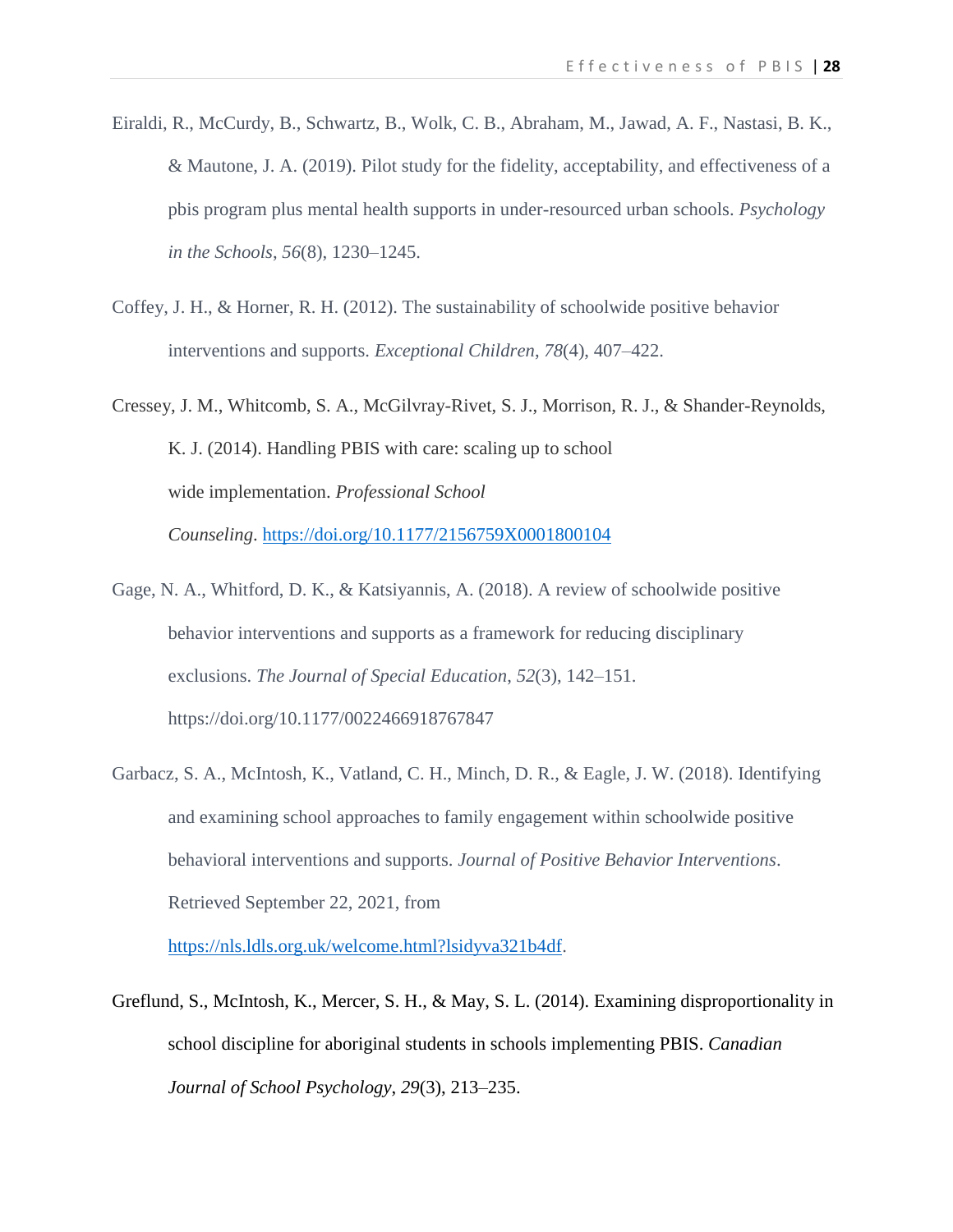- James, A. G., Noltemeyer, A., Ritchie, R., & Palmer, K. (2019). Longitudinal disciplinary and achievement outcomes associated with school‐wide PBIS implementation level. *Psychology in the Schools*, *56*(9), 1512–1521.<https://doi.org/10.1002/pits.22282>
- Jessica, S.-B., Heather, P. G., Robert, F. A., Michelle, M. M., Robert, H. H., Timothy, J. L., & Kent, M. I. (2017). Technical adequacy of the swpbis tiered fidelity inventory. *Journal of Positive Behavior Interventions*, *19*(1), 3–13.<https://doi.org/10.1177/1098300716637193>
- Lampron, S., & Gonsoulin, S. (2013, November 3). PBIS in restrictive settings: The time is now. *Education and Treatment of Children*, *36*, 161-174.
- Maggin, D. M., Robertson, R. E., Cook, B. G., Gage, N. A., Grasley-Boy, N., Lombardo, M., & Anderson, L. (2020). The effect of school-wide positive behavior interventions and supports on disciplinary exclusions: a conceptual replication. *Behavioral Disorders*, *46*(1), 42–53. https://doi.org/10.1177/0198742919896305
- Malloy, J. A. M., Bohanon, H., & Francoeur, K. (2018). Positive behavioral interventions and supports in high schools: a case study from New Hampshire. *Journal of Educational and Psychological Consultation*. Retrieved September 22, 2021, from [https://nls.ldls.org.uk/welcome.html?ark:/81055/vdc\\_100063504044.0x00002f.](https://nls.ldls.org.uk/welcome.html?ark:/81055/vdc_100063504044.0x00002f)
- McIntosh, K., Kelm, J. L., & Canizal Delabra, A. (2016). In search of how principals change: A qualitative study of events that help and hinder administrator support for school-wide PBIS. *Journal of Positive Behavior Interventions*, *18*(2), 100– 110. <https://doi.org/10.1177/1098300715599960>
- McIntosh, K., Mercer, S. H., Nese, R. N. T., & Ghemraoui, A. (2016). Identifying and predicting distinct patterns of implementation in a school-wide behavior support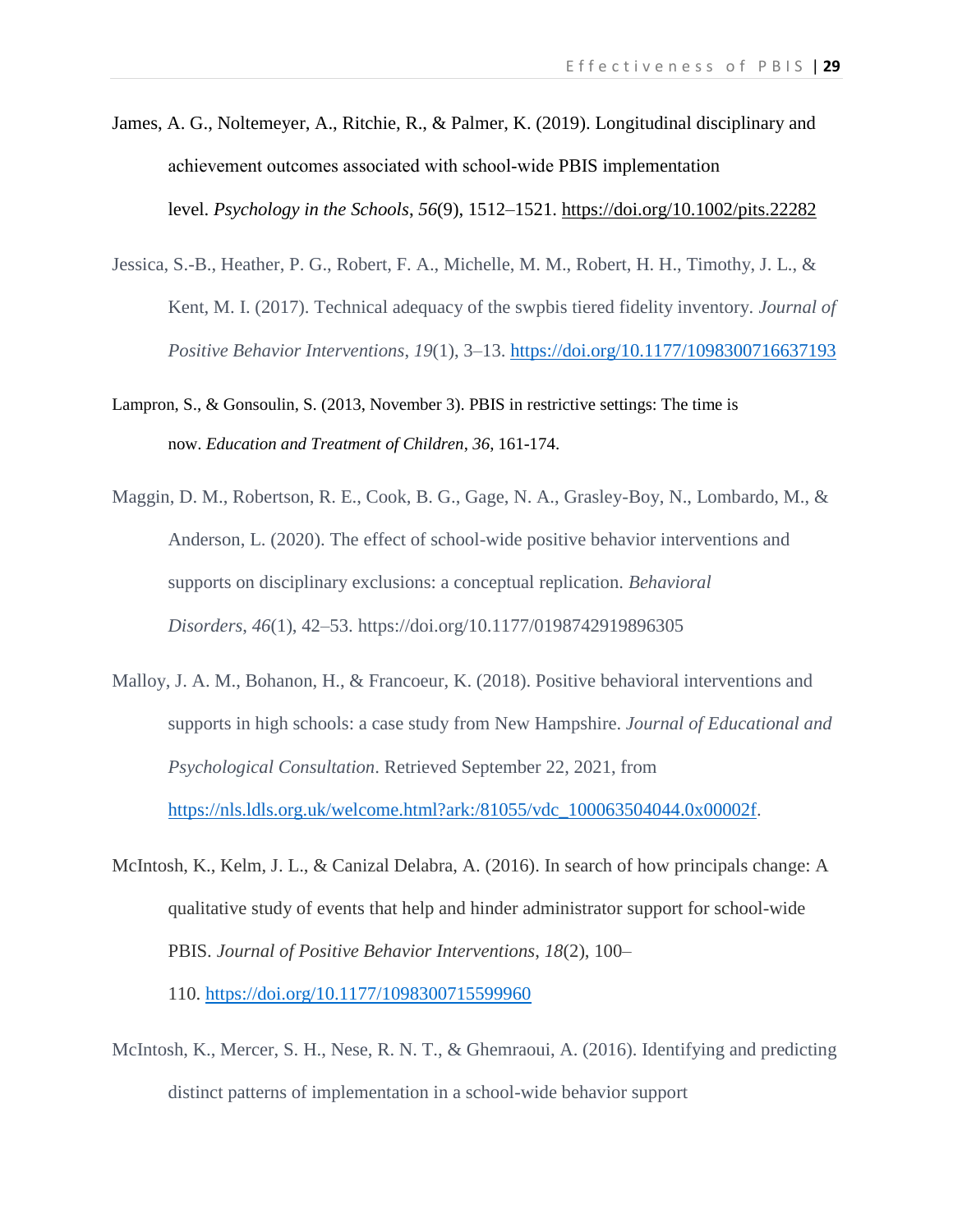framework. *Prevention Science*, *17*(8), 992–1001. https://doi.org/10.1007/s11121-016- 0700-1

- Molloy, L. E., Moore, J. E., Trail, J., Van Epps, J. J., & Hopfer, S. (2013). Understanding realworld implementation quality and "active ingredients" of PBIS. *Prevention Science*, *14*(6), 593–605.<https://doi.org/10.1007/s11121-012-0343-9>
- Marshall, C. P. (2018, July 27). Positive behavior interventions and supports: a study of implementation at the elementary level in a low-income district. In *University of Houston Clear Lake Alfred R. Neumann Library*. Retrieved from https://uhclir.tdl.org/handle/10657.1/1407
- McCurdy, B. L., Thomas, L., Truckenmiller, A., Rich, S. H., Hillis-Clark, P., & Lopez, J. C. (2016). School-wide positive behavioral interventions and supports for students with emotional and behavioral disorders. *Psychology in the Schools*, *53*(4), 375–389. <https://doi.org/10.1002/pits.21913>
- Pas, E. T., Johnson, S. R., Debnam, K. J., Hulleman, C. S., & Bradshaw, C. P. (2019). Examining the relative utility of PBIS implementation fidelity scores in relation to student outcomes. *Remedial and Special Education*, *40*(1), 6– 15. <https://doi.org/10.1177/0741932518805192>
- Pas, E. T., Waasdorp, T. E., & Bradshaw, C. P. (2015). Examining contextual influences on classroom-based implementation of positive behavior support strategies: findings from a randomized controlled effectiveness trial. *Prevention Science*, *16*(8), 1096–1106. <https://doi.org/10.1007/s11121-014-0492-0>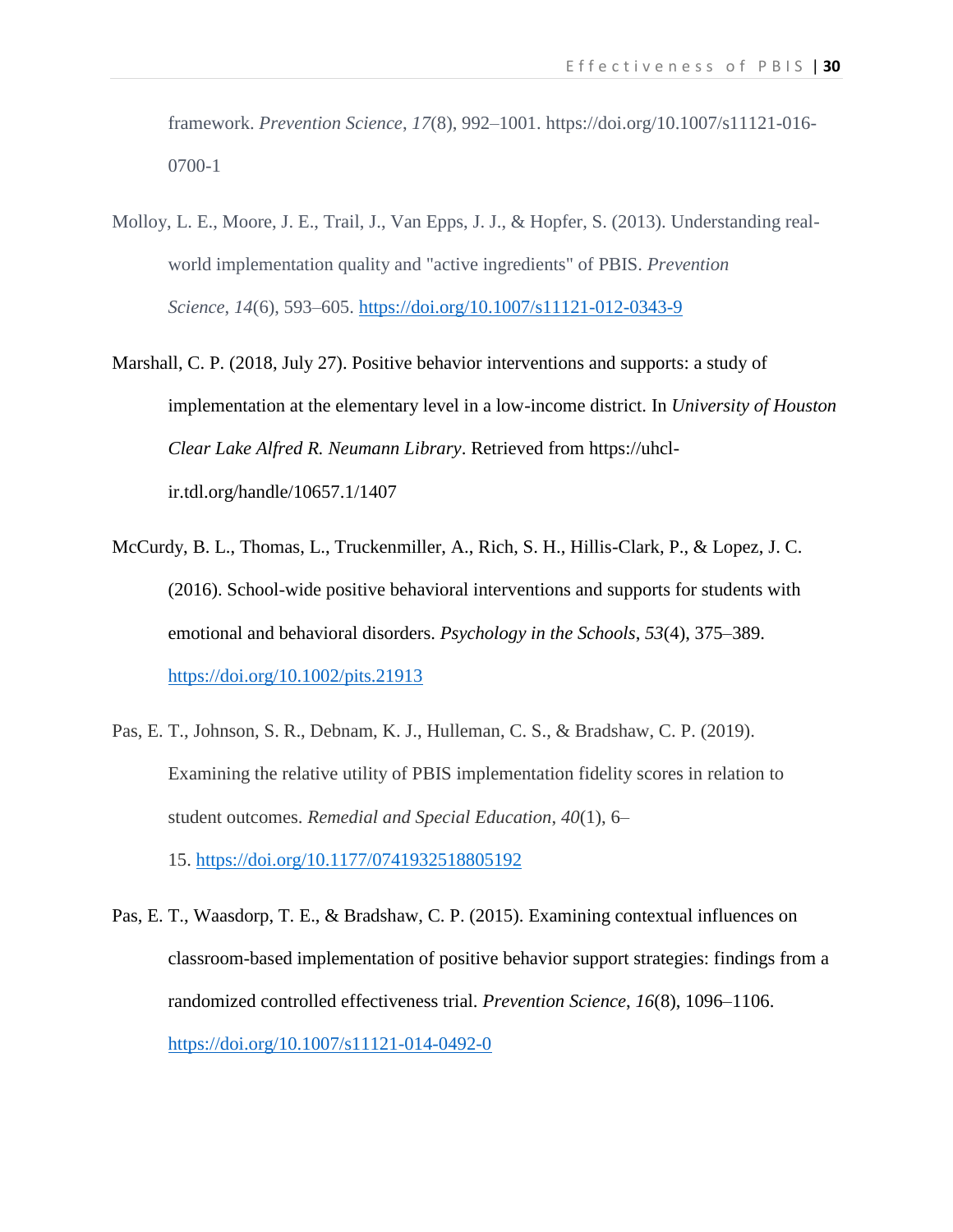- Petrasek, M., James, A., Noltemeyer, A., Green, J., & Palmer, K. (2021). Enhancing motivation and engagement within a pbis framework. *Improving Schools*, *136548022110022*, 136548022110022–136548022110022.<https://doi.org/10.1177/13654802211002299>
- Robbie K., Van Lone, J., Kern, L., & George, H. P. (August, 2021). Using a PBIS framework: working smarter, not harder in rural schools. Center on PBIS, University of Oregon. [www.pbis.org.](http://www.pbis.org/)
- Ryoo, J. H., Hong, S., Bart, W. M., Shin, J., & Bradshaw, C. P. (2018). Investigating the effect of school‐wide positive behavioral interventions and supports on student learning and behavioral problems in elementary and middle schools. *Psychology in the Schools*, *55*(6), 629–643. https://doi.org/10.1002/pits.22134
- Sobalvarro, A., Graves, S. L., & Hughes, T. (2016). The effects of check-in/check-out on kindergarten students in an urban setting. *Contemporary School Psychology: The Official Journal of the California Association of School Psychologists*, *20*(1), 84–92. https://doi.org/10.1007/s40688-015-0058-6
- Sugai, G., & Simonsen, B. (2012, June 19). Positive behavioral interventions and supports: history, defining features, and misconceptions. In *Center for PBIS & Center for Positive Behavioral Interventions and Supports*. Retrieved September 29, 2021, from [https://www.pbis.org/resource/positive-behavioral-interventions-and-supports-history](https://www.pbis.org/resource/positive-behavioral-interventions-and-supports-history-defining-features-and-misconceptions)[defining-features-and-misconceptions](https://www.pbis.org/resource/positive-behavioral-interventions-and-supports-history-defining-features-and-misconceptions)
- Tyre, A. D., Feuerborn, L. L., & Woods, L. (2018). Staff concerns in schools planning for and implementing school-wide positive behavior interventions and supports. *Contemporary School Psychology*, *22*(1), 77–89. https://doi.org/10.1007/s40688-017-0130-5